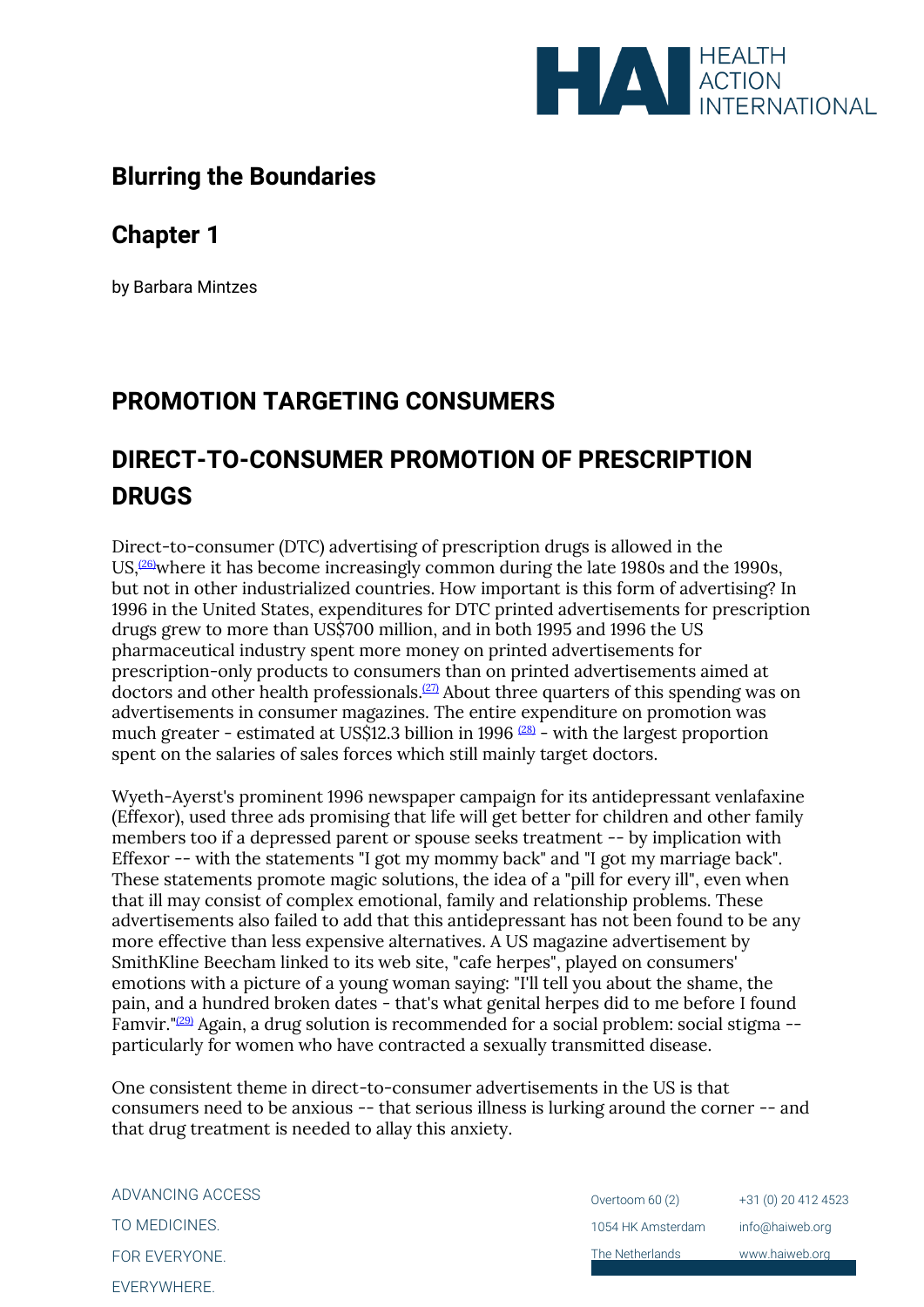

According to Astra Merck: "people who have heartburn two or more times a week probably do not have ordinary heartburn, but the 'potentially serious condition' of gastro-oesophageal reflux disease. They are encouraged to ask their doctors about an Astra Merck product, Prilosec, and call a toll-free number for a free brochure and a symptom questionnaire to give to their doctor.<sup>[\(30\)](file:///C:/Users/Dimity/OneDrive%20-%20HAI/Reports,%20papers/Blurring/blurring.ch1.html%23N_30_)</sup> In an advertisement promoting use of misoprostol (Cytotec) with NSAIDs, Searle tells Canadian arthritis patients that they may have ulcers but not know it: "And you may not feel anything in your stomach, because arthritis medication hides the pain." Ominously, the advertisement adds, "It's the thorns you don't see that may hurt you." $(31)$ 

Merck & Co played on women's fears of disability with a 1997 US advertisement for alendronate (Fosamax) stating that "Thanks to Fosamax and its power to rebuild bone Susan Brenner is still paddling her own canoe after 50." $(32)$  The advertisement shows a healthy-looking woman of about 50 in front of a lake at sunset. The implication, further developed in the advertising text, is that all menopausal women may have osteoporosis and can break a bone at any time. In fact, most osteoporotic fractures occur after age 75 and the effects of alendronate use around age 50 on fracture risk 20 to 25 years later remain unknown. Long-term studies of estrogen, which is also used to increase postmenopausal bone mass and prevent fractures, indicate that the effect is rapidly reversed after discontinuing use, with no long-term gain if women use estrogen for less than 10-15 years.  $(33)$   $(34)$ 

Most healthy 50 year-old women who know how to paddle a canoe are likely to find it easy without drug treatment. Ironically, regular exercise is one of the major ways to prevent osteoporosis.

Alendronate has been associated with severe oesophagal adverse reactions<sup> $(35)$ </sup>, is much more expensive than other drug treatments used to prevent osteoporosis<sup>[\(36\)](file:///C:/Users/Dimity/OneDrive%20-%20HAI/Reports,%20papers/Blurring/blurring.ch1.html%23N_36_)</sup> and was less effective in increasing bone mass in a comparative trial with estrogen-progestin products.[\(37\)](file:///C:/Users/Dimity/OneDrive%20-%20HAI/Reports,%20papers/Blurring/blurring.ch1.html%23N_37_) A letter to the editor in the *New England Journal of Medicine* states that, "evidence that bisphosphonates [the class of drug alendronate and etidronate belong to] should be widely used in women with postmenopausal osteoporosis is meager, and we think it is too early for drug committees in local hospitals with shrinking budgets to recommend them even if the drugs have been approved by the regulatory authorities."<sup>[\(38\)](file:///C:/Users/Dimity/OneDrive%20-%20HAI/Reports,%20papers/Blurring/blurring.ch1.html%23N_38_)</sup>

In August 1997, Eli Lilly began a US\$15-\$20 million print advertising campaign in major magazines for fluoxetine (Prozac) its best-selling antidepressant. An advertising company used to selling cereals, hamburgers and automobiles, Leo Burnett Co., was hired for the job. According to an article in the *International Herald Tribune*, the aim of the campaign is not to wean users of other antidepressants onto fluoxetine but to "stimulate demand for Prozac by urging people who are not being helped for depression -- or receiving less strong medicine than they may need --- to seek treatment."<sup>[\(39\)](file:///C:/Users/Dimity/OneDrive%20-%20HAI/Reports,%20papers/Blurring/blurring.ch1.html%23N_39_)</sup>

The advertising text deliberately plays on negative public perceptions of benzodiazepine tranquilizers while reassuring readers that this mood-altering drug is more innocuous, "It's not a tranquilizer. It won't take away your personality. Depression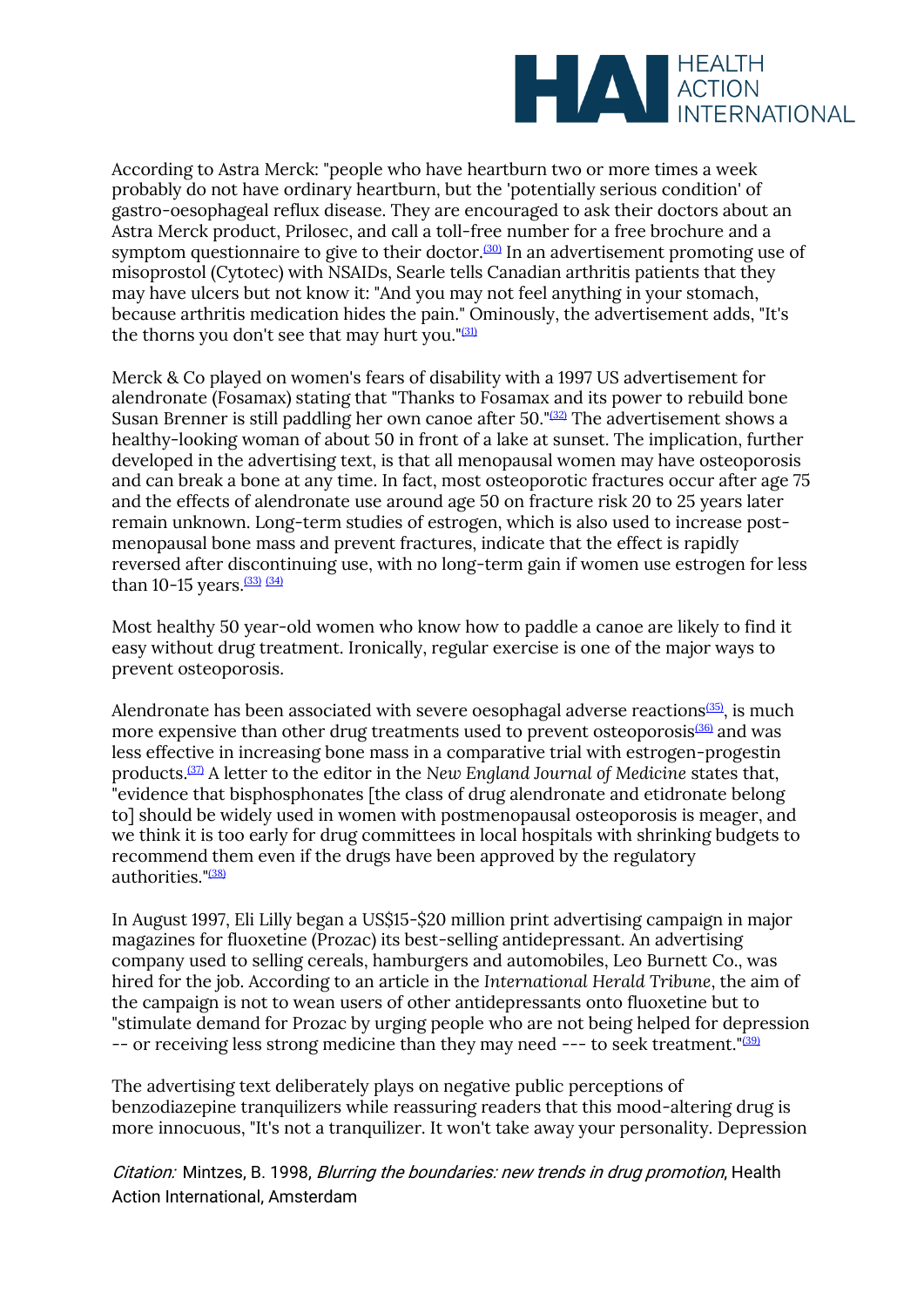

can do that, but Prozac can't." The campaign slogan "Welcome back" further develops a theme equating use of fluoxetine with achieving a normal state. Non-drug treatments are presented as a secondary measure doctors may recommend after a patient has begun to respond to fluoxetine, rather than as a genuine alternative. $(40)$  Sidney Wolfe, director of the [US Public Citizen's Health Research Group,](http://www.public.org/) calls this campaign an "appalling statement about how desperate a drug company is to expand its market share." $(41)$ 

A theme which was conspicuously absent from an advertisement for an antifugal, itraconazole (Sporanox), appearing in *Newsweek, Sports Illustrated, Better Homes & Gardens* and other US magazines was that drugs don't always work as intended. The advertisement featured before and after photos of feet with and without a toenail fungus infection. It did not mention that the oral antifungul, which must be taken for three months, only cured toenail fungus about half the time in pre-marketing clinical trials or that another 20% of those who are cured suffer relapses. $(42)$ 

The first widespread prescription-drug advertising to consumers in the US took place in the early 1980s. Soon after disaster struck. Eli Lilly launched its new anti-arthritic drug benoxaprofen (Oraflex) in May 1982 with an aggressive promotional campaign aimed at the public as well as to health professionals. $(43)$  Claims that the drug could prevent disease progression helped to quickly generate drug sales. The number of prescriptions rose quickly from 2,000 to 55,000 per week and benoxaprofen began to generate more than US\$1 million a week in sales. However, within five months Lilly removed the drug from the market because of severe adverse reactions, primarily in the elderly, including deaths. The US FDA declared a moratorium on DTC advertising of prescription drugs soon after, in February 1983, which was lifted in September 1985 after two years of consultation and review. $(44)$ 

In August 1997, the [US FDA](http://www.fda.gov/) announced new guidelines for radio and television advertisements of prescription drugs which would remove a major barrier to broadcast advertising. Previously, manufacturers had been required to include product labeling information (what the FDA calls the "brief summary" of prescribing information, usually printed in fine print on the back of advertisements) with all advertisements which included both the product's name and health claims. As a result few manufacturers had chosen to broadcast full advertisements, usually stopping at reminder ads which mentioned only the product's name but not why it is used, or disease-oriented ads which did not include the product name. The FDA's 1997 guidelines say that manufacturers can include health claims if they also include information on major side effects and provide consumers with a free phone number or Internet site to obtain additional information. This effectively opens television and radio to prescription drug DTC advertising. The first violation of FDA standards occurred only two weeks after publication of the new guidelines, when Schering-Plough was told to halt a television advertising campaign.<sup>[\(45\)](file:///C:/Users/Dimity/OneDrive%20-%20HAI/Reports,%20papers/Blurring/blurring.ch1.html%23N_45_)</sup>

Of special relevance to these US campaigns is one of the principles mentioned in the WHO *Ethical Criteria* on advertisements in all forms to the general public: "While they should take account of people's legitimate desire for information regarding their health,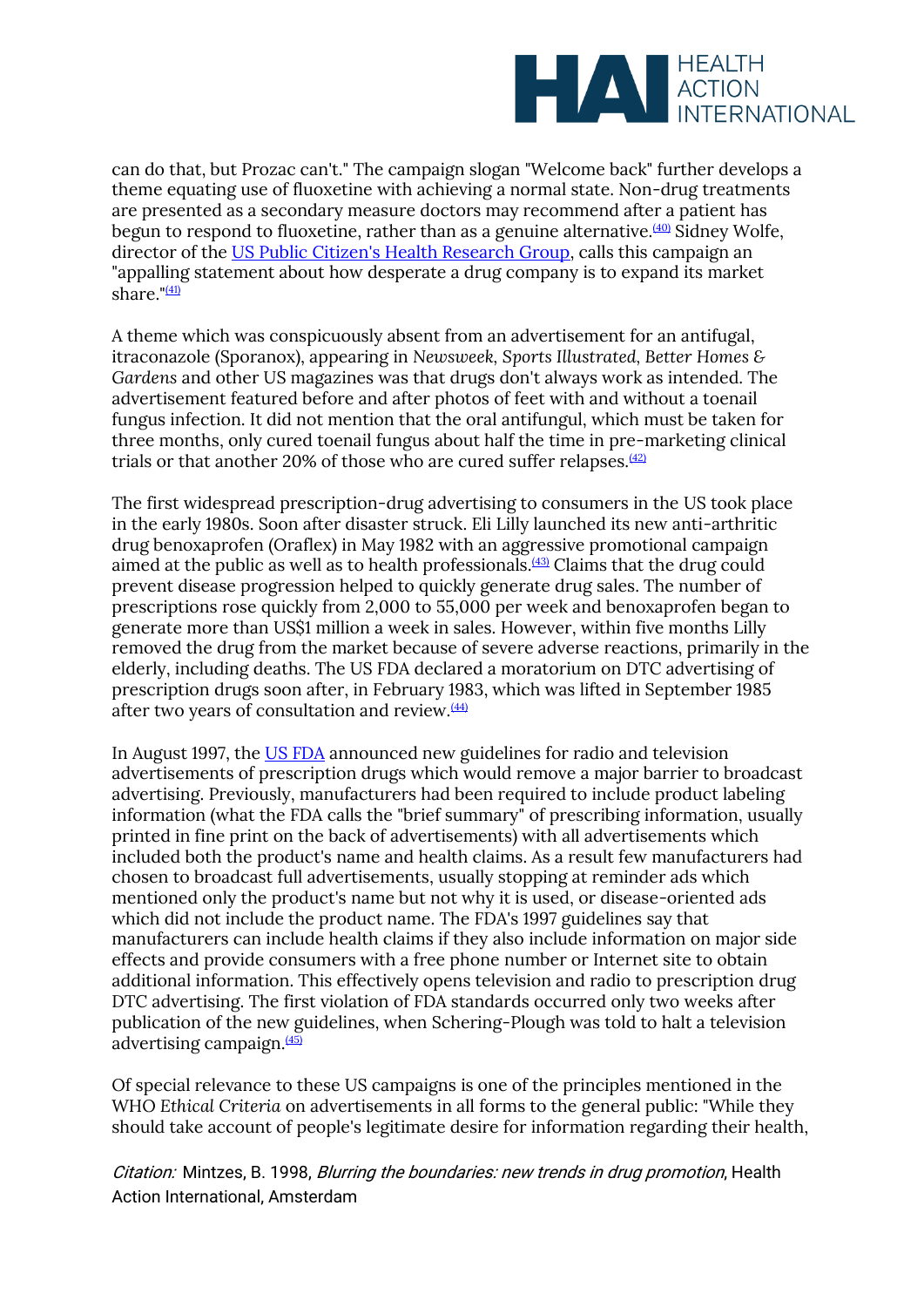

they should not take undue advantage of people's concern for their health."<sup>[\(46\)](file:///C:/Users/Dimity/OneDrive%20-%20HAI/Reports,%20papers/Blurring/blurring.ch1.html%23N_46_)</sup> A second principle in the *Ethical Criteria* which appears to be honoured mainly in the breach is that: "Language which brings about fear or distress should not be used."<sup>[\(47\)](file:///C:/Users/Dimity/OneDrive%20-%20HAI/Reports,%20papers/Blurring/blurring.ch1.html%23N_47_)</sup>

# **Is DTC advertising likely to lead to better health?**

US FDA Associate Commissioner for policy, William Hubbard, defends the agency's policies on DTC advertising as, "part of a coordinated effort to empower people, to help them take charge of their health care, make them better patients and better consumers."[\(48\)](file:///C:/Users/Dimity/OneDrive%20-%20HAI/Reports,%20papers/Blurring/blurring.ch1.html%23N_48_)

In a speech to drug regulators at the 4th IDRAC Conference of Medicines Agency in The Hague in April 1997, Patrick Deboyser, speaking on behalf of the pharmaceutical unit of the European Commission's industry directorate, said that he would support the idea of reconsidering the European Union's ban on direct-to-consumer advertising of prescription medicines.[\(49\)](file:///C:/Users/Dimity/OneDrive%20-%20HAI/Reports,%20papers/Blurring/blurring.ch1.html%23N_49_) In Canada, similar announcements led Dr Joel Lexchin, Secretary/Treasurer of the Medical Lobby for Appropriate Marketing [\(MaLAM\)](http://www.camtech.net.au/malam) to examine whether Canadian consumers are likely to obtain more appropriate treatment if DTC advertisements are allowed.<sup> $(50)$ </sup> He argues that this regulatory change is justified only if it can be shown to be likely to lead to improved health outcomes.

As Lexchin notes, a prerequisite for any improvement in treatment and health outcomes is accurate information. In order to predict potential accuracy -- since DTC ads are not allowed in Canada -- he looked first at nonprescription drug advertising to consumers, then at prescription drug advertising to doctors. A 1993 survey of 15 Canadian magazines found that 24% of advertisements for OTC drugs contained "minor errors" such as stating that there were no side effects or exaggerating a product's merits; 39% had major violations such as unapproved claims or misrepresentation.<sup>[\(51\)](file:///C:/Users/Dimity/OneDrive%20-%20HAI/Reports,%20papers/Blurring/blurring.ch1.html%23N_51_)</sup> Advertising aimed at doctors was no more accurate; a 1991 survey of 111 ads in 14 Canadian journals found that risks were mentioned only 53% of the time, and that this was almost always in the context of a statement about lack of side effects. In contrast, benefits were discussed in 91% of the ads.<sup> $(52)$ </sup>

In other words, the information on risks and benefits was skewed towards a misleadingly positive representation of the product and a lack of attention to warning both health professionals and consumers about potential risks. A similar bias was found in a 1995 US *Consumer Reports* evaluation of 28 DTC advertisements for prescription drugs. The advertisements were submitted to a panel of 32 medical specialists who evaluated ads for products related to their specialty. The reviewers found that onethird contained factual inaccuracies or assertions that were not scientifically supported; only half conveyed important information on side effects in the main promotional text; fewer than half presented the drug's effectiveness, potential benefits and risks fairly; and 11 ads -- nearly 40%-- were considered more harmful than helpful by at least one reviewer.[\(53\)](file:///C:/Users/Dimity/OneDrive%20-%20HAI/Reports,%20papers/Blurring/blurring.ch1.html%23N_53_)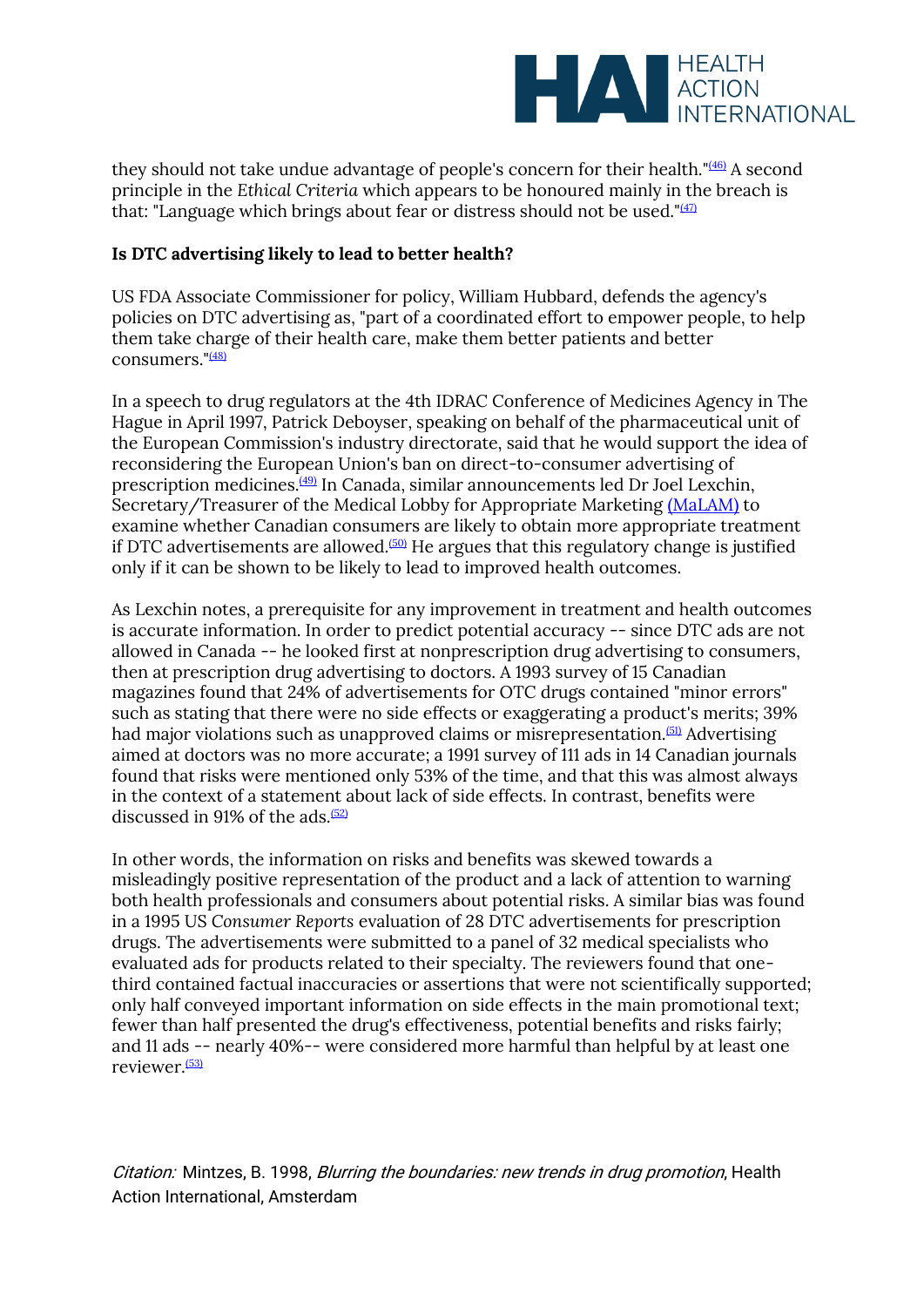

The *Consumer Reports* review also highlighted several themes in the advertisements which contribute little to rational use:

- implied 100% effectiveness (four anti-allergy products);
- failure to mention age groups in which the product is more or less effective (minoxidil, Rogaine)
- an appeal to maternal guilt (DDAVP nasal spray for bedwetting);
- romantic scenes used to sell the drug (an anti-psoriasis drug and menopausal hormones).

Studies in Belgium, The Netherlands, the UK and the US over more than 20 years have shown that doctors who rely heavily on commercial sources of information are less likely to prescribe appropriately,  $(54)$  as judged by whether they use medicines in the correct dose and for the appropriate duration, their restricted use of drugs with serious side effects, use of non-drug treatments when they are most appropriate, better knowledge of drug therapy, and using the least costly of equivalent alternatives.

If reliance on promotion is associated with negative effects on prescribing, what of consumer demand? Does DTC promotion create a demand from consumers which results in pressure on doctors to prescribe? After all, consumers need to convince their doctors to prescribe a drug they see advertised. A US marketing firm, Scott-Levin Associates compared results of surveys in 1987 and 1992, a period of rapid growth of DTC promotion in the US. They found that 18% of patients asked their doctors about specific drugs in 1987, as compared to 54% in 1992.<sup>[\(55\)](file:///C:/Users/Dimity/OneDrive%20-%20HAI/Reports,%20papers/Blurring/blurring.ch1.html%23N_55_)</sup> According to a 1989 survey of 3,600 US doctors, over half of patients mention advertised drugs. Eighty-four percent of the doctors said they would consider prescribing a drug if a patient requested it and 16% said they were very likely to prescribe the drug.<sup> $(56)$ </sup> A second study of misprescribing in the US found that the most common reason doctors cited for prescribing inappropriately was perceived patient demand. $(57)$ 

**Advertisement on a cash register receipt in a large Washington DC supermarket, 1997**

Are you experiencing signs of persistent anxiety?

Do you worry excessively?

Call 1-800-4-RELIEF EXT 4

Call today for your free information on persistent anxiety.

A service provided by Bristol-Myers Squibb Co.

You may be one of over 10 million Americans suffering from persistent anxiety. Persistent anxiety involves persistent worry for at least 6 months, as well as other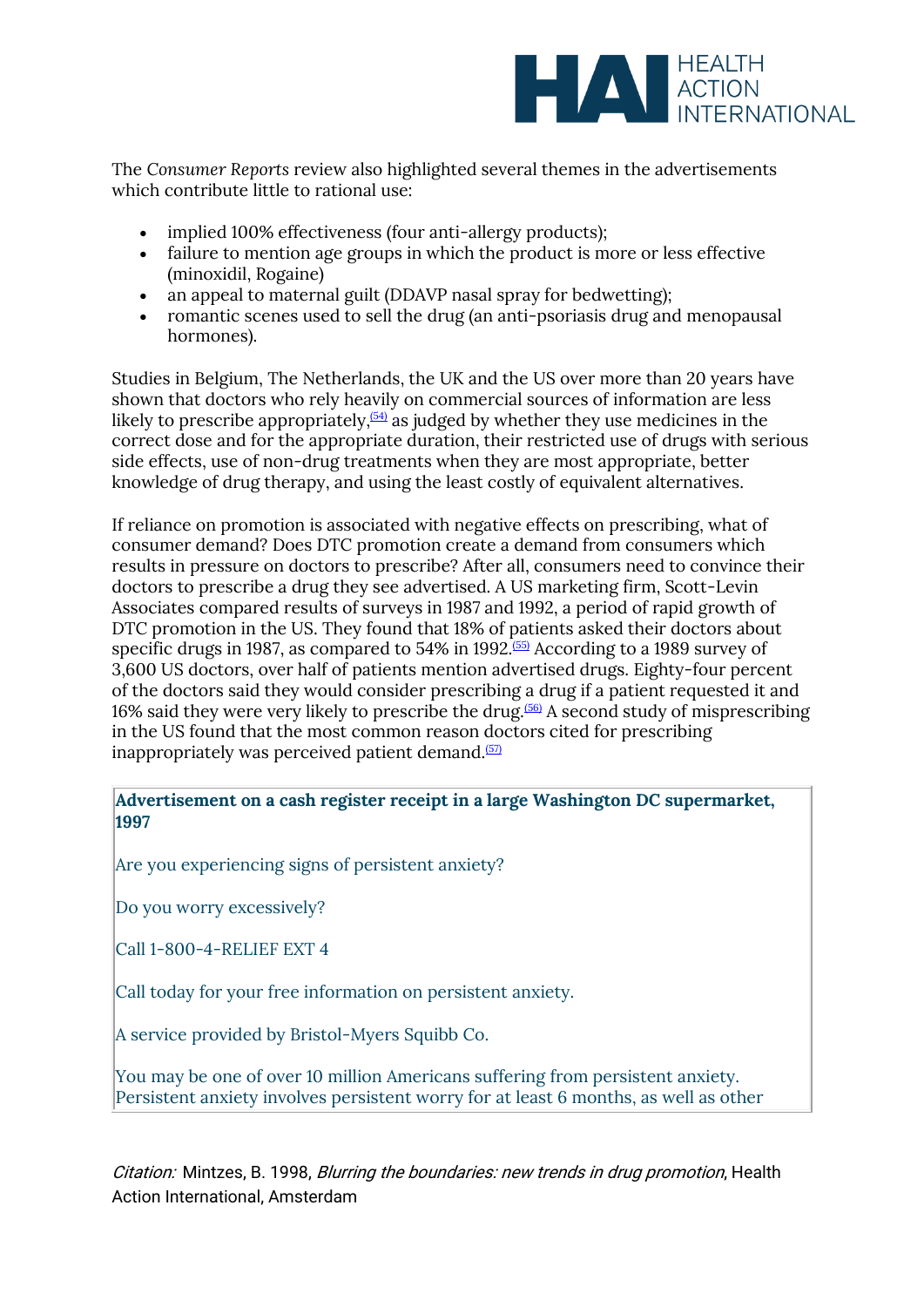

physical and psychological symptoms that significantly affect your ability to function. Only your doctor can diagnose persistent anxiety and recommend treatment options.

[Within a few days after calling the toll free number, the consumer received a personalized letter and advertising material for buspirone (BuSpar) from Bristol-Myers Squibb.]

Source: Personal correspondence with L. Sasitch, Public Citizen.

Recent promotion of the nonsteroidal anti-inflammatory drug (NSAID) nabumetone (Relafen) in the US showed that it was possible to sell US\$400 million of a product "that has not been shown to be any more effective than any of more than a dozen competing drugs in the same family, some of which are much less expensive," according to Larry Sasich of the US Public Citizen's Health Research Group.<sup>[\(58\)](file:///C:/Users/Dimity/OneDrive%20-%20HAI/Reports,%20papers/Blurring/blurring.ch1.html%23N_58_)</sup> How was this accomplished? In addition to heavy promotion to doctors, including distribution of reprints of journal articles that "slant the science, and promote the drug to doctors who do not carefully read the medical literature or know how to interpret it," an added sales boost was advertisements to consumers, "who are not given enough information to make a valid judgment about the drug's safety or effectiveness," according to the Health Research Group. Of particular concern was the statement in consumer advertising that Relafen was found to have a low potential for ulcers. Studies of the gastrointestinal toxicity of NSAIDs show that ibuprofen has the least toxic effects, ketoprofen and piroxicam the most toxicity, and that drugs like nabumetone fall in between. The statement that the drug has a low potential for ulcers is "false, unethical, dangerous to the public health, and criminal," states Sasich.[\(59\)](file:///C:/Users/Dimity/OneDrive%20-%20HAI/Reports,%20papers/Blurring/blurring.ch1.html%23N_59_)

A 1997 promotional violation in Pharmacia & Upjohn's user guide for alprostadil for injection (Caverject) highlights the problem of systematic bias in information provision. Although the company is legally required to give equal prominence to information on effectiveness and safety, the FDA found not only that potential benefits were more prominently displayed than potential risks but that the design of the guide discouraged patients from reading the safety information on the last page.<sup>[\(60\)](file:///C:/Users/Dimity/OneDrive%20-%20HAI/Reports,%20papers/Blurring/blurring.ch1.html%23N_60_)</sup>

In Pakistan in 1996, Eli Lilly gave GPs a patient information brochure on fluoxetine (Prozac) to place in their waiting rooms. The brochure contained a questionnaire to help consumers diagnose themselves with depression and a statement encouraging patients with depression to take "one capsule of Prozac every day," $(61)$  implying that selfmedication with fluoxetine is appropriate. In Pakistan, as in many other developing countries, prescription-only regulations are not enforced, enabling consumers reading this booklet to buy the drug directly from a drugstore. The questionnaire was loosely adapted from the American DSM III (psychiatric illness classification system) and contained such vague symptoms as "sleeping too little or too much". A Pakistani nongovernmental organization whose members are mainly doctors, The Association for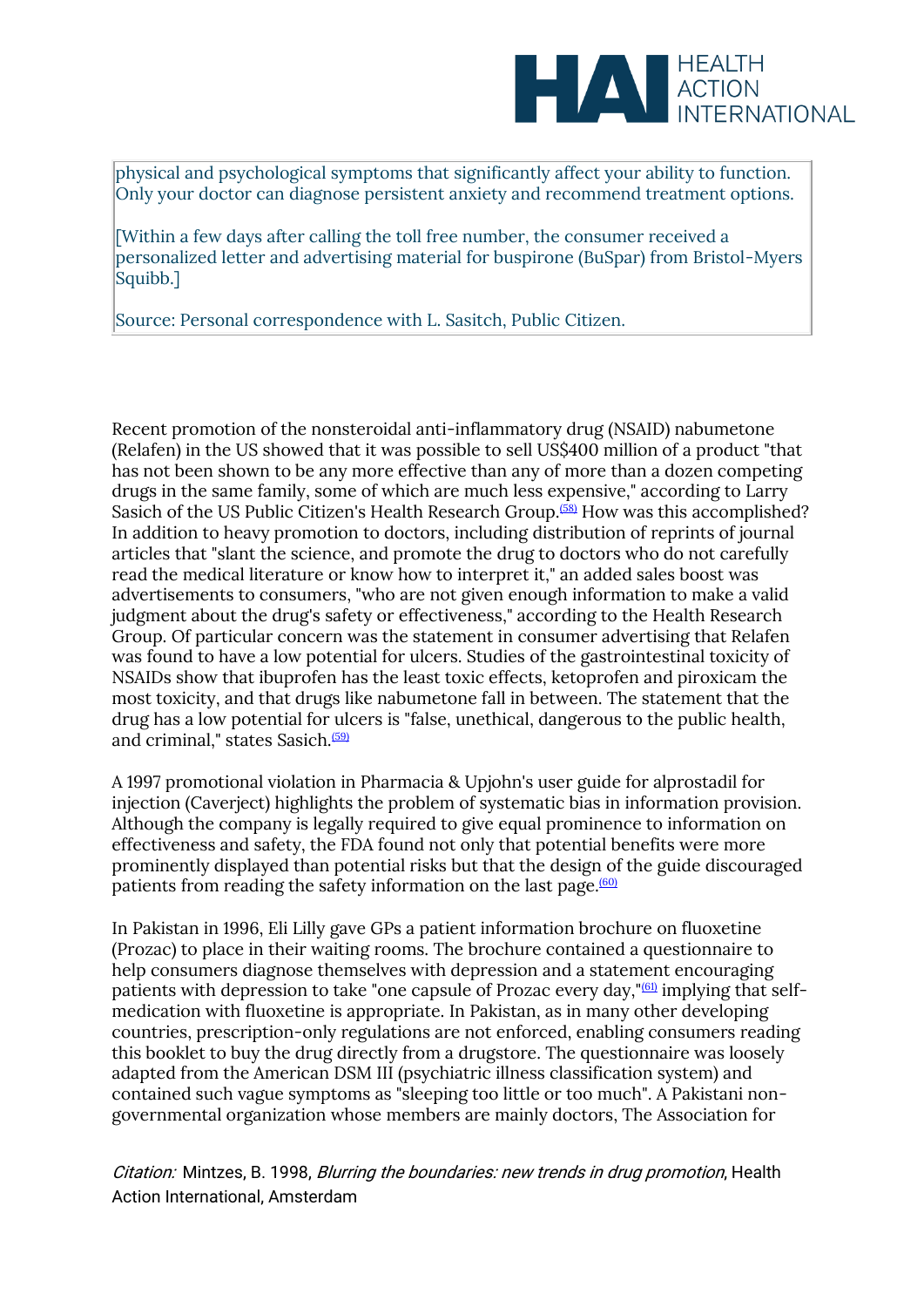

Rational Use of Medication in Pakistan (ARUMP), is unlikely to agree with the company's self-congratulatory slogan in the brochure, "Lilly, a step ahead in public health". They called this DTC promotion "simply deplorable" and urged the company to stop. $(62)$ 

A study of retail pharmacy sales in urban and rural areas showed an increase in the proportion of direct-to-consumer sales of prescription medicines in India in the 1990s as compared to the mid-1980s. In 1994 about 50% of medicines were sold without a doctor's prescription, up from 38% in 1986.<sup>[\(63\)](file:///C:/Users/Dimity/OneDrive%20-%20HAI/Reports,%20papers/Blurring/blurring.ch1.html%23N_63_)</sup> The large majority of these drugs were officially classified as prescription-only and about one-fifth were antibiotics. The consumption of broad spectrum antibiotics had almost doubled from 1986 to 1994, replacing conventional antibiotics. This trend towards newer, more expensive products is worrying not only because of the money wasted, but also because it leads to unnecessary antibiotic resistance. These newer antibiotics are also more heavily promoted. Whether or not this trend reflects promotion directly to consumers or to health professionals and drug sellers is unknown; however it does raise concerns about the potential negative effects of DTC promotion in developing countries, where consumers often buy prescription drugs directly without consulting a doctor. The same study also found that in rural areas only 40% of the drugs bought were on the WHO essential drugs list.

#### **No direct-to-consumer promotion of prescription drugs?**

In Australia, where prescription drugs cannot legally be advertised to consumers, Roche used graphic hints linking promotion for consumers and doctors. An ad in the May 24, 1997 issue of *Good Weekend Sydney Morning Herald Magazine* advises patients taking antidepressants and experiencing sexual problems to speak to their doctors**.** The advertisement does not explicitly mention that the solution offered is to switch to a specific product and neither the name of the product nor the advertiser are mentioned. However, the graphics used in the ad refer without any ambiguity to a simultaneous campaign in medical journals for moclobemide (Aurorix) by Roche which claims to improve sexual function. $(64)$ 

The box below describes a similarly unambiguous advertising campaign in Canada.

# **Fragrant or flagrant? Searle's thorny rose**

In Canada in 1996, Searle used the image of a rose to sell its product Cytotec (misoprostol) to doctors and consumers. An advertisement in medical journals told doctors that Searle was sending a rose to their patients. The campaign aimed to get NSAID users to request misoprostol from their doctors. The company used word association techniques to hint at the product's name without breaking the law. The text speaks of "cytoprotection" throughout with phrases like "cytoprotection can help"and "cytoprotection is another word for stomach protection". Literally the latter is not true; cytoprotection means cell protection. However, the similarity between the term "cytoprotection" and the name of the "unnamed" drug being advertised, Cytotec, is hard to miss. The advice most likely to reduce harm from NSAID use is conspicuously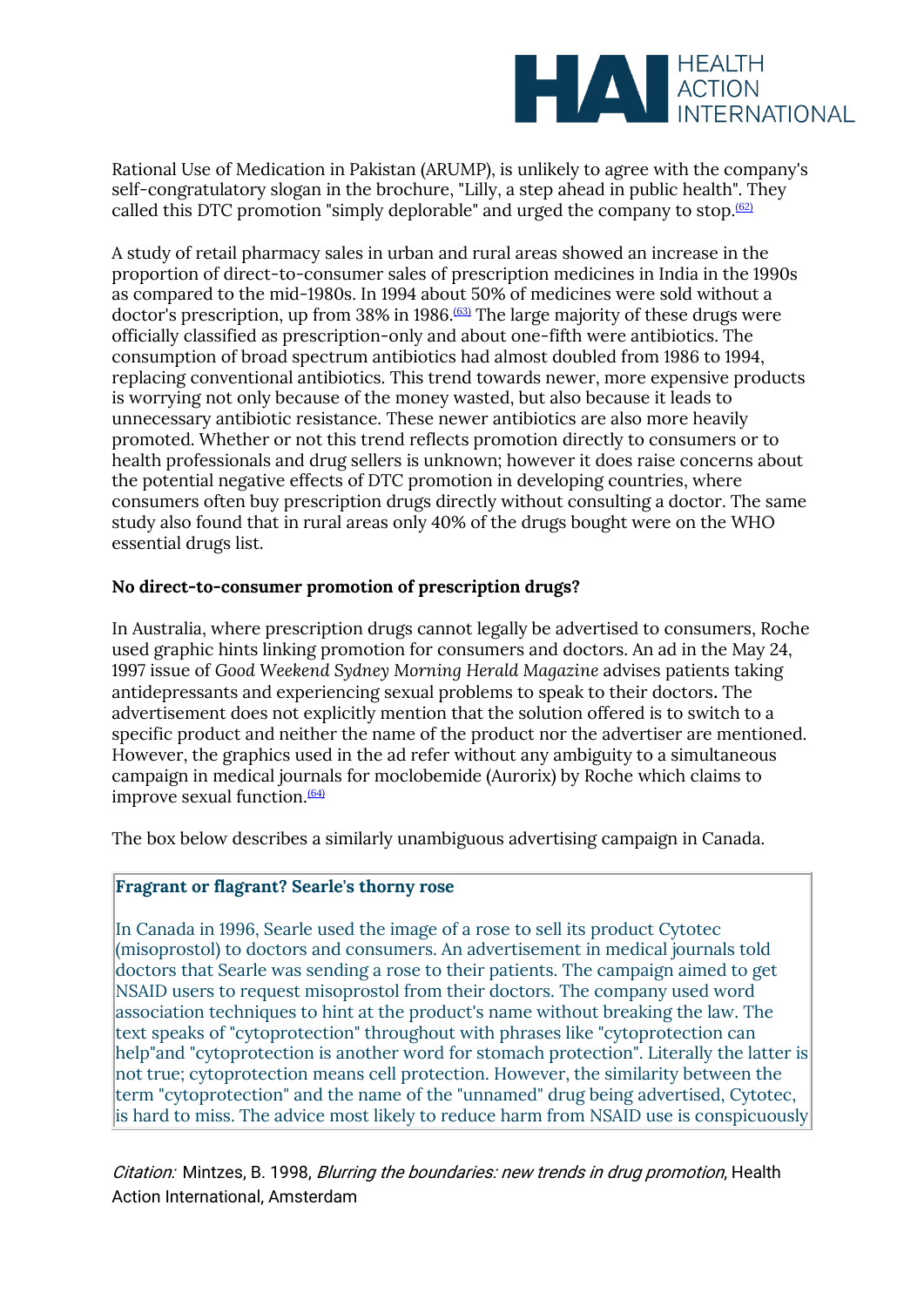

absent: avoiding unnecessary or excessive use and choosing the least risky alternative available.

Mark Wright, vice president of consumer and professional communications for a Canadian marketing firm, describes the situation in a trade magazine: "Because current government regulations prevent branded consumer advertising of prescription products, pharmaceutical companies must settle for advertising about disease conditions and options available through their physicians. Then, once the patient sees the doctor, the company's product will be prescribed."[\(65\)](file:///C:/Users/Dimity/OneDrive%20-%20HAI/Reports,%20papers/Blurring/blurring.ch1.html%23N_65_) He recommends that companies use toll free telephone numbers (1-800 numbers) to build a profile of consumers, develop customized brochures and "help prepare the consumer for a consultation with the doctor by providing him or her with appropriate information" as well as serving, "to heighten trust and improve the profitability of companies and their products."

Although DTC promotion is not allowed in Canada, it flows easily across the country's southern border via television, radio and magazines and reaches a considerable proportion of the English-speaking public. When injectable medroxyprogesterone acetate (Depo Provera) was approved as a contraceptive in 1997 in Canada, commentators mentioned that many doctors had already been prescribing this product for birth control since its 1992 US approval. Three earlier applications for approval of contraceptive use in Canada--in 1989, 1992 and 1993--had been rejected by the Canadian drug regulatory agency. Ironically, US women's magazines sold in Canada carried advertisements for the contraceptive throughout the mid-1990s, although these ads would have been forbidden on two counts in publications originating in Canada: promotion of an unapproved indication and DTC prescription drug promotion.

#### **DISEASE-ORIENTED CAMPAIGNS**

A series of booklets on diseases such as HIV/AIDS, Alzheimer's, cancer and depression, produced by the US industry association, PhRMA, were bound into issues of *Time, Reader's Digest* and *Newsweek* and more than 19 million copies of each were distributed in the US. They look like glossy health education brochures although each page has "Special Informational Advertisement" as a fine print heading.  $(66)$ 

The booklet on depression  $(67)$  is instructive not only for what it says, but for what it leaves out: nowhere is it stated or even implied that depression might occur in response to grief, loss or other personal or social problems. Only once is a life event mentioned - an unhappy childhood -- and this is dismissed as an obsolete theory implying blame: "It [depression] was thought to be the 'fault'of the individual -- due to a weakness in character, lack of self-control, or an unhappy childhood." The modern scientific explanation is then provided: "Too much or too little of these chemicals [neurotransmitters] may result in depression, anxiety or other emotional or physical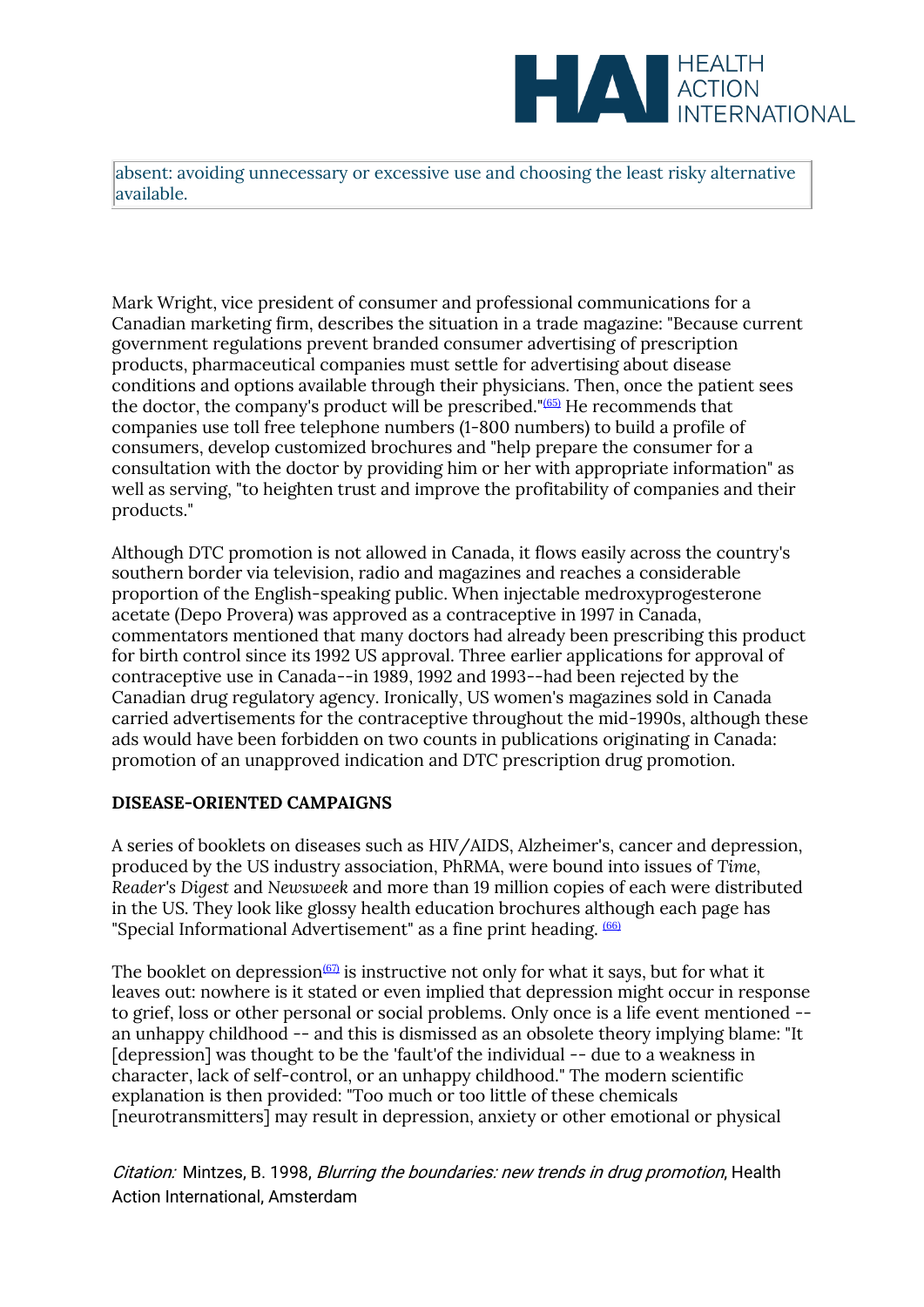

disorders." $(68)$  Few if any experts would dismiss all social and psychological causes of depression. This booklet neither mentions that it presents an extreme and controversial view nor that any differing scientific explanations for depression exist.

#### **Information on Disease Prevention**

### **Seven easy steps to avoid misleading the public**

Disease-oriented promotional campaigns often present alarming figures on disease risks: one in four women die of heart disease; one in nine of breast cancer. These figures can be both accurate and misleading. They are misleading because of what they leave out: how old people are when they die; who is at highest risk. We all have to die of something, after all. Most people are unlikely to take steps to prevent a disease which will strike them down at 95; if they can prevent the same disease at age 45, they may think differently.

Dismissals of "small increases" in risk for fatal diseases are also common. These may sound unimportant, but they translate into serious concerns if the disease is common or occurs at a young age. These are a few suggestions for presenting and judging information on risks.

**1.** Information about disease, how often diseases occur, death rates and other measures of illness and disability should be presented in an age-specific manner. If possible, this should allow a person of a specific age to guess her chances of developing the disease within a time period. For example, how likely is a 50-year-old woman to develop breast cancer within the next 10 years? It should also mention whether risks are similar for everyone or differ by ethnic background, race, gender or other factors.

**2.** How accurate and specific is the definition of disease? For example, if "one in four people is depressed" does this include someone who just failed an exam or did not get a much-wanted raise as well as someone with serious long-term clinical depression?

**3.** Information on preventative drug therapies and other interventions should include "numbers needed to treat". This is a measure of how many people need to take a drug to prevent one case of disease or death. For example, to prevent one hip fracture in a post-menopausal woman, an estimated 250 women would need to take estrogen therapy for 10 years. $(69)$ 

**4.** If the same drug or other intervention **causes** serious disease or death, a "numbers needed to harm" estimate can show how many people need to take the drug for a certain time period for one extra person to develop a disease or to die. For example, if 167 women take estrogen for 10 years, one extra woman is expected to develop breast cancer<sup>[\(70\)](file:///C:/Users/Dimity/OneDrive%20-%20HAI/Reports,%20papers/Blurring/blurring.ch1.html%23N_70_)</sup>

**5.** If a preventative treatment can cut people's risk of developing a disease by one-half, this looks impressive. However, it could as easily mean that one in 10,000 people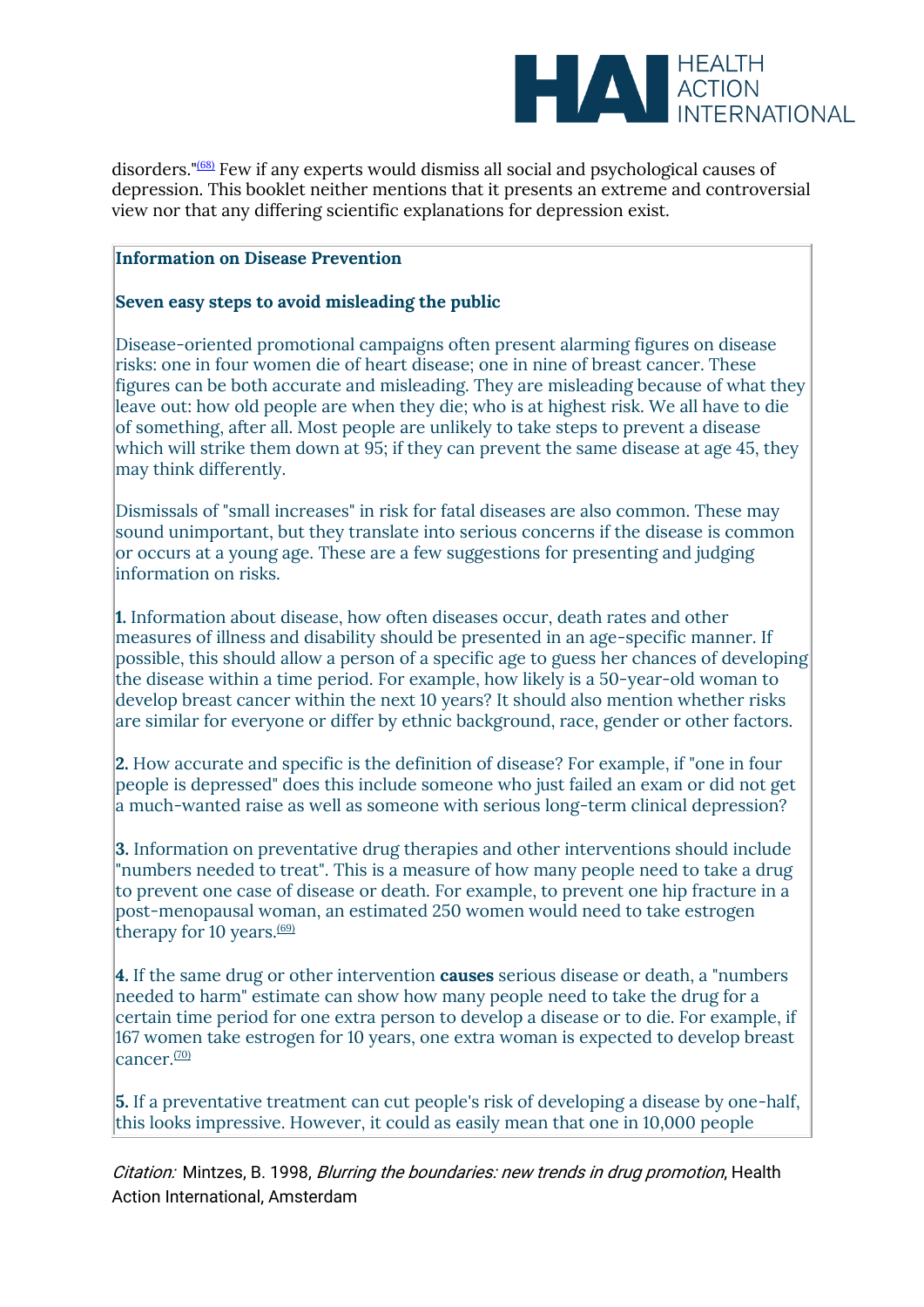

develops the disease versus two in 10,000, or 25% versus 50%. In other words, it doesn't tell us whether the treatment makes a small or big difference to people's likelihood of developing a disease. The 50% is a relative risk reduction. It is useful information to know but only **together** with information about absolute risks: what proportion of people in a certain group would develop the disease with or without treatment.

**6.** How scientifically sound were the studies which showed that a drug or other intervention could prevent disease? Did other well-designed studies fail to show this effect?

**7.** If other strategies for disease prevention can lower the risk as much or more than preventative use of a medicine, this information should be included. For example, does quitting smoking prevent more heart disease than preventative medicine use?

# **USING THE MEDIA TO SPREAD A QUESTIONABLE MESSAGE**

In Poland, a clip on the evening news presented a new antidepressant, fluoxetine (Prozac), as an "antidote to unhappiness," without informing the public that the source of the information was commercial. $(21)$  In the US, the same manufacturer, Eli Lilly, "orchestrated an edition of the Oprah Winfrey Show in which participants spoke glowingly of Prozac (fluoxetine)," says Frank Van Meerendonk, a former Dutch teacher who runs the Benelux Prozac Survivors Support Group. He says, "What they didn't reveal was that Lilly's PR company, Burson-Marsteller, was behind the programme, hand-picking members of the audience and flying them around the country." $(T2)$ 

A recent event in Latvia highlights the potential dangers of media promotion of prescription drugs. In April 1997, a weekly health column in the main Latvian daily newspaper, *Diena,* carried an article on treatment of fungus nail and skin infections. The author, who relied on information provided by pharmaceutical companies, recommended systemic treatment with specific brand-name products, including ketoconazole, (Nizoral), for more than eight weeks, although in Latvia ketoconazole's labeling states that it should only be used for two weeks. The article contained no information on risks associated with the use of antifungal drugs. Although these products are officially available only on prescription, in practice consumers can buy them from any private pharmacy without a prescription. In July 1997, a 52-year-old woman was diagnosed with drug-induced liver failure and was admitted to hospital, where she died two weeks later. She had read the newspaper article and had taken ketoconazole for ten weeks to treat a nail infection.<sup> $(73)$ </sup>

In the UK an independent committee monitoring a large scale study of paclitaxel (Taxol) as a treatment for advanced ovarian cancer announced in June 1997, after looking at the results of the trial thus far and reviewing other evidence about the drug, that "there is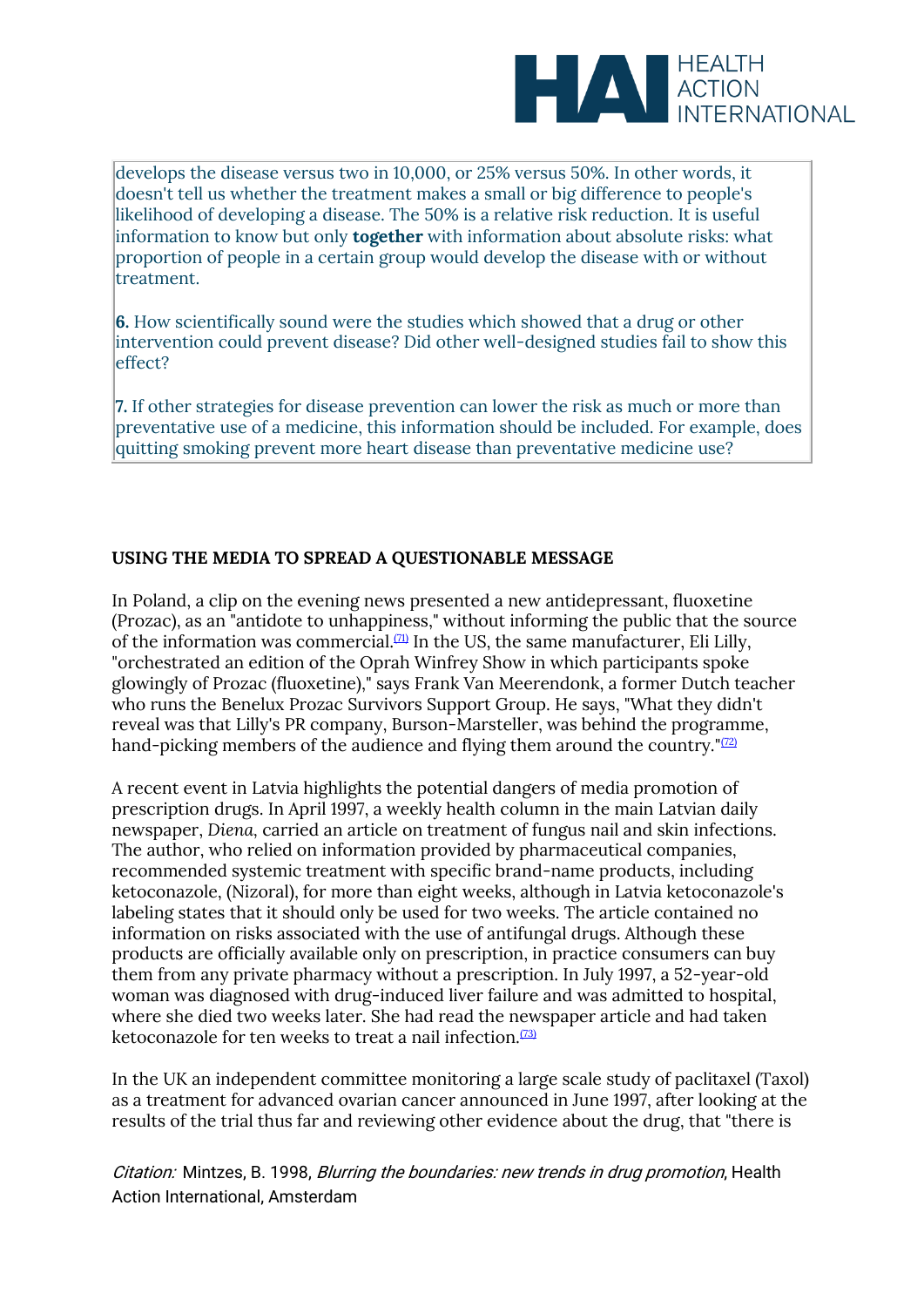

major uncertainty over the use of paclitaxel as a first-line therapy in epithelial ovarian cancer."<sup>[\(74\)](file:///C:/Users/Dimity/OneDrive%20-%20HAI/Reports,%20papers/Blurring/blurring.ch1.html%23N_74_)</sup> They were concerned that previous studies were unreliable because they had been so small in scale. Had their mid-trial results shown a clear advantage in the group using paclitaxel-based treatment, they would have decided to end the trial early on ethical grounds so all participants could use the drug. A public meeting was held to announce that this was not the case.

Bristol-Meyers Squibb, paclitaxel's manufacturers, had been arguing that the trial should be stopped early, and that "the first-line treatment with Taxol-based regimens should now be the standard of care for all advanced ovarian cancer patients". The health page of a UK daily newspaper had boldly reported that "Taxol works".<sup>[\(75\)](file:///C:/Users/Dimity/OneDrive%20-%20HAI/Reports,%20papers/Blurring/blurring.ch1.html%23N_75_)</sup>

An editorial by the UK medical journal *[The Lancet](http://www.thelancet.com/)* raises strong concerns about the company's role in this message: "drug companies must set aside the temptation, via the press, to hijack patients' lobbying powers, for that way the patient can only lose."[\(76\)](file:///C:/Users/Dimity/OneDrive%20-%20HAI/Reports,%20papers/Blurring/blurring.ch1.html%23N_76_)

A June 1997 *Time Magazine* article included pre-launch promotion for a new antimigraine drug developed by Glaxo. A Glaxo press release had announced that the new drug, "lasts longer than Imitrex (sumatripan) and is less likely to trigger unpleasant side effects," $\mathbb{Z}$  and that the FDA was considering approval. No evidence is presented in the *Time* article to back these claims.

# **Playing on consumer fears to fight generic substitution**

In Mexico, the industry association, AMIF (*Asociacion Mexicana de Industriales Farmaceuticos*) published a series of large newspaper advertisements in late 1996 asking consumers to insist that the medicines on their prescription are not changed (*Exija que no cambien los medicamentos de su receta*). Readers are told that substitutions can "compromise the results of your treatment and well-being". In one advertisement, a pregnant woman is pictured and quoted as saying that she has confidence in her doctor and that for her health and her future child's health, she follows all of her doctor's recommendations.[\(78\)](file:///C:/Users/Dimity/OneDrive%20-%20HAI/Reports,%20papers/Blurring/blurring.ch1.html%23N_78_)

The implication is that generic substitution could be harmful during pregnancy. Nowhere is the reader informed that generic substitutes contain the same active ingredients as the equivalent brand name drug, in other words that they are in fact the same medicines. Neither are they told that certain of these medicines -- regardless of whether they are brand name or generic products -- have been found to be harmful during pregnancy, others not. In this case, health concerns and fears of injury are misused to obtain consumer support for higher priced brand name drugs.

#### **Criteria for Quality Consumer Health Information**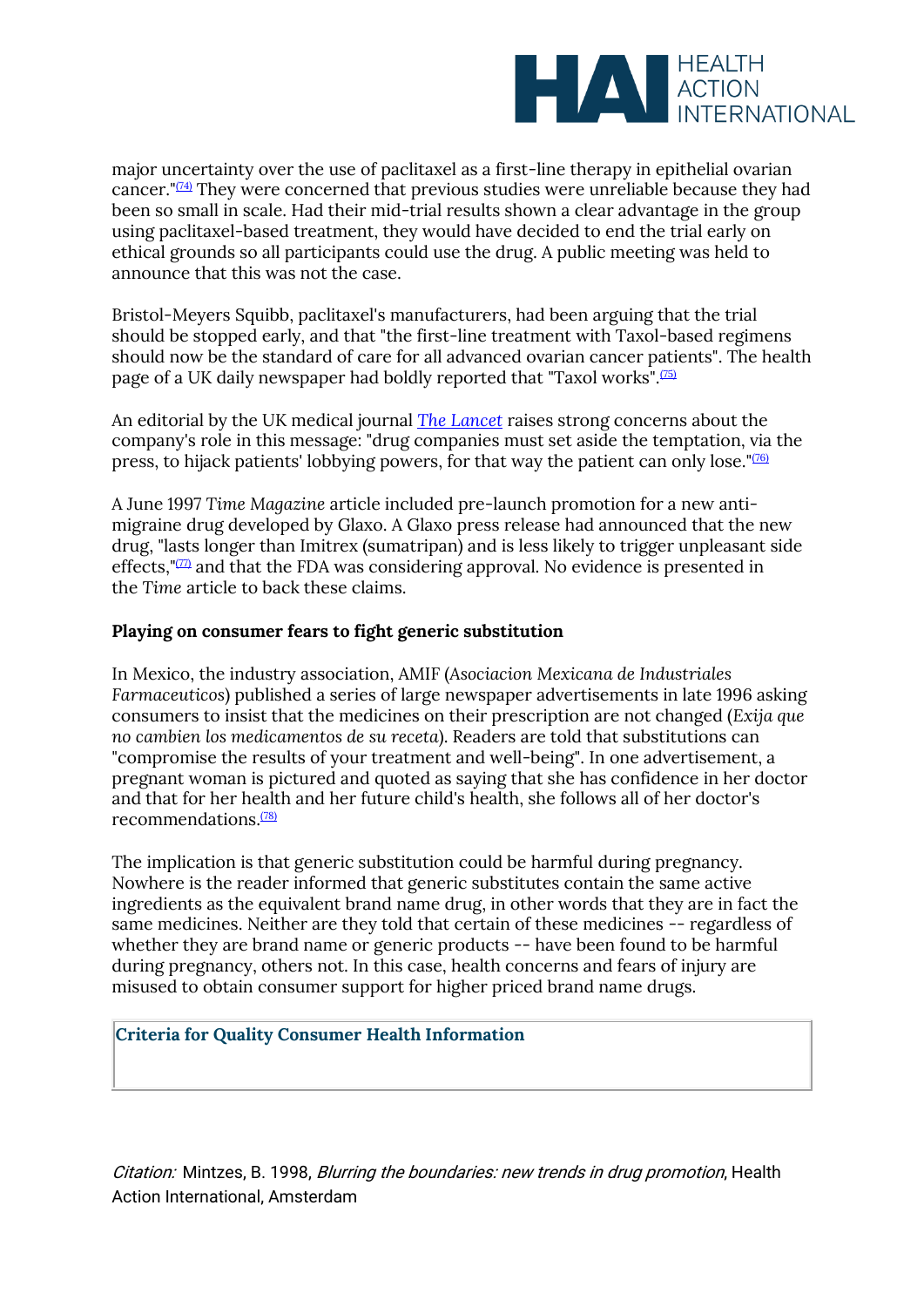

- informs patients about their clinical conditions and includes information about all available treatments or management options, including non-intervention
- provides comprehensive and unbiased information about outcomes (risks and benefits) based on systematic review of research evidence
- outlines uncertainties and gaps in scientific knowledge
- language and design is simple, attractive and easily understood
- caters for a variety of users, including black people, non-English speakers, people with disabilities, etc.
- is regularly reviewed and updated
- is integrated into a planned programme for shared clinical decision-making
- involves users and professionals in the development and evaluation of the materials

Source: Promoting Patient Choice, The King's Fund, London

### **Should DTC promotion be allowed?**

Consumers need better access to independent information in order to make informed choices about both drug and non-drug treatments. Funding for this is scarce and in many countries consumers have little access to the information they need to truly participate in treatment decisions. Industry groups are arguing that DTC promotion provides much needed information to consumers.[\(79\)](file:///C:/Users/Dimity/OneDrive%20-%20HAI/Reports,%20papers/Blurring/blurring.ch1.html%23N_79_) These arguments obscure the fundamental difference between promotion, which aims to sell a product, and the type of information needed to choose how best to treat a health problem. Given the industry's track record on drug promotion to health professionals, and its DTC track record in the US, there is no reason to believe that DTC drug promotion will lead to any improvement in prescribing or use of medicines. On the contrary, existing evidence points to a likely increase in irrational prescribing and use.

#### **RECOMMENDATIONS: Direct to consumer promotion of prescription drugs**

1. Direct-to-consumer advertisements of prescription-only drugs should not be allowed, given the lack of evidence of health benefits and the serious potential for harm.

2. Legislation controlling promotion should apply equally to promotional activities disguised as education about drugs or diseases, including prohibition of direct-toconsumer prescription drug promotion where this applies. This will require clear definitions of promotional versus non-promotional information based on criteria such as:

• whether a manufacturer is the direct or indirect source of the information,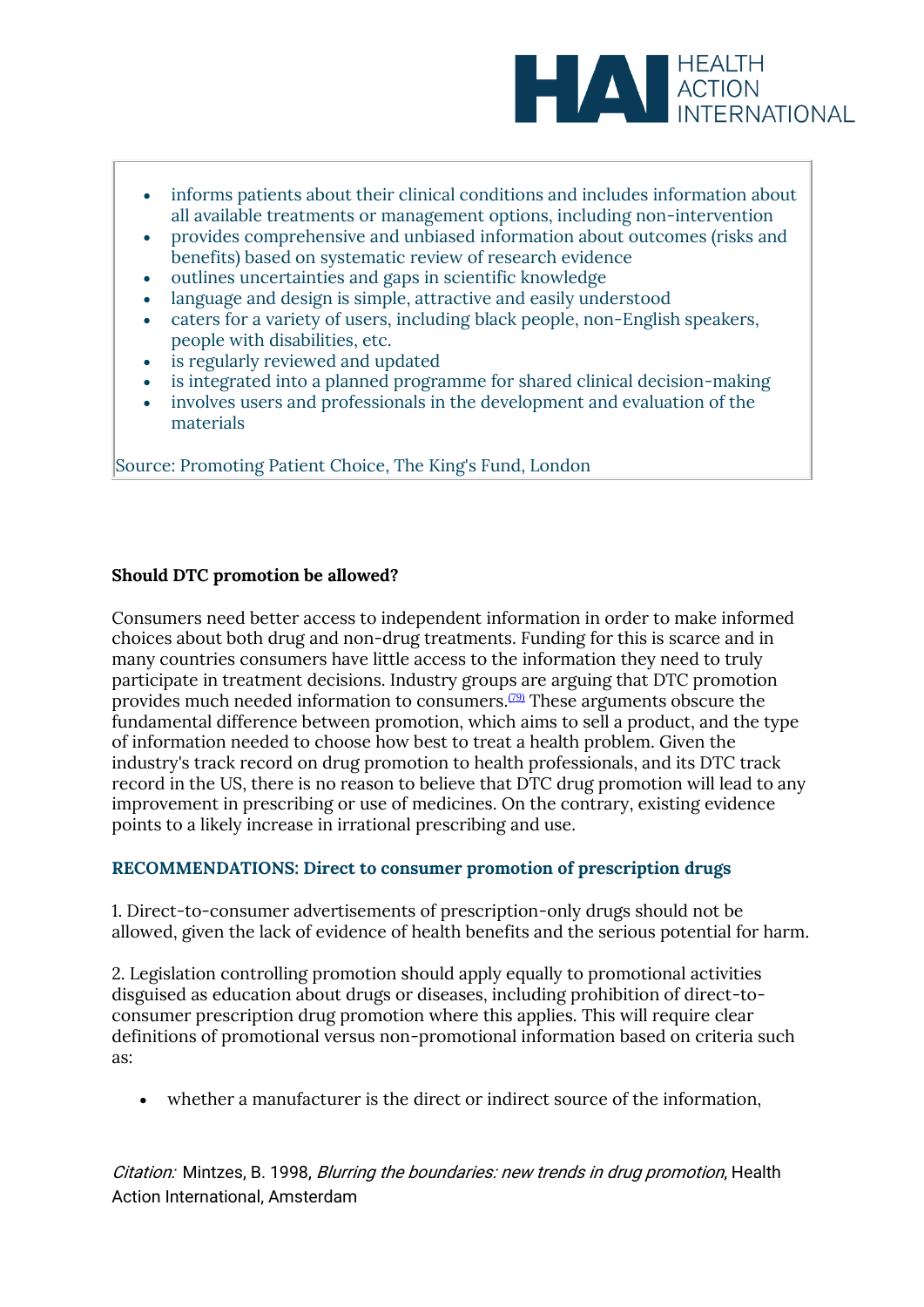

- whether information on a disease is linked to recommendations for drug treatment,
- whether disease risks are presented in a manner which could be construed as inciting the public to seek drug treatment,
- whether use of specific drugs are recommended,
- whether diagnostic testing is recommended which may lead to drug treatment,
- and whether all available drug and non-drug treatment options are discussed in a fair and balanced manner.

3. Regulatory authorities may wish to consider a tax on pharmaceutical sales which could be used to set up a blind trust to fund independent drug information for both health professionals and consumers, as well as patient groups and other non-profit and charitable health organizations. Gilbert and Chetley recently recommended a similar model for the UK as a means to ensure the quality of information reaching consumers.[\(80\)](file:///C:/Users/Dimity/OneDrive%20-%20HAI/Reports,%20papers/Blurring/blurring.ch1.html%23N_80_) Such a trust should be administered by an independent board with full provisions for transparency, public representation and accountability.

# **OVER-THE-COUNTER (OTC) DRUG PROMOTION**

Regulatory standards for promotion of the drugs which can be legally purchased directly by consumers, OTC drugs, are generally lower than for prescription-only drugs. Advertisements with slogans such as "clinically proven", "prescription strength", "extra strength", "maximum strength", "24 hour relief", or "nothing is stronger" are common. The idea that medicines may be harmful as well as beneficial is simply missing. Overthe-counter drugs are not risk-free, regardless of the impression left by this advertising. They also do not always work as expected, and much needed information on limits to effectiveness is also conspicuously absent.

Dr Reinstein of the World Self-Medication Industry, which represents manufacturers of OTC drugs, argued against the need for information on risks in advertising at the 1994 World Health Assembly: "Detailed information in advertising simply reduced the effectiveness of the main message which was: the name of the product, what it could be used for and an express invitation to read the label or leaflet as appropriate."<sup>[\(81\)](file:///C:/Users/Dimity/OneDrive%20-%20HAI/Reports,%20papers/Blurring/blurring.ch1.html%23N_81_)</sup>

He fails to mention that consumers generally have to buy the medicine before they can open a box and read the leaflet. A 1994 study by the International Organisation of Consumers' Unions (now [Consumers International\)](http://www.consumersinternational.org/) looked at 238 ads for OTC products in 11 industrialized countries. They found that most did not comply with standards set out by the WHO *Ethical Criteria* and about three-quarters did not mention contraindications, side effects and warnings.<sup> $(82)$ </sup> Unlike Dr Reinstein, the authors of this study recommended full provision of information on risks and benefits in advertisements of OTC drugs.

Consumer organizations have also stressed the principle of the public's right to full information on which to base treatment options. The European OTC market is currently valued at nearly US\$13 billion, $(83)$  with one-third of the market held by the top 10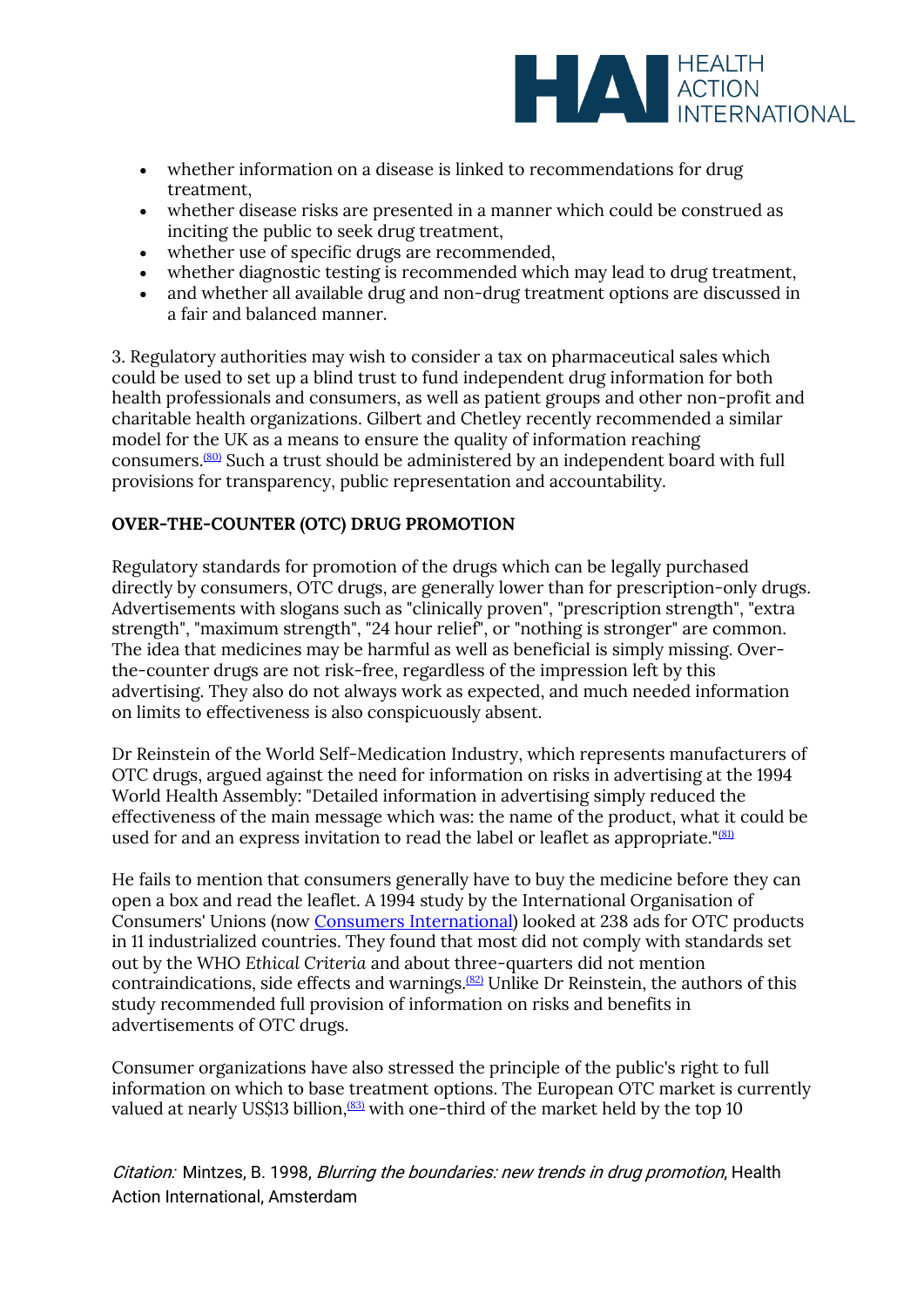

companies. The market is expected to continue to grow, with many products moving from prescription-only to OTC status. In an article on the consumer movement in drug policy, Mintzes and Hodgkin comment that as a result of the increasing number of OTC switches, "consumer organizations have begun to pay more attention to advertising standards for OTC products and the availability of independent information about these products."[\(84\)](file:///C:/Users/Dimity/OneDrive%20-%20HAI/Reports,%20papers/Blurring/blurring.ch1.html%23N_84_)

An advertisement for minoxidil (Rogaine) which has recently gained OTC status in the US, highlights the promotional problems following the switch to OTC status. It is presented with shampoos and conditioners under the heading, "Hair care you need...right now". The only hint the consumer has that this is a medicine comes in the promotional claims on the package, visible only with effort, "medically proven to regrow hair" and "full prescription strength". No adverse effects, warnings or contraindications are visible in this advertisement. The promotional message not only misrepresents the product as only having beneficial effects, consumers might be excused for being unsure whether they were buying a medicine or a beauty product.

#### **RECOMMENDATIONS: OTC promotion**:

1. Promotion of over-the-counter medicines should be subject to as strict controls as prescription-only drugs, as these products are often bought and used without the advice of a health professional.

2. This information should be presented in a balanced manner, bringing the reader's attention equally to claims about benefits and warnings about risks.

3. All promotional claims about health effects must include validated up-to-date scientific evidence to back those claims.

4. All advertising for OTC drugs should include the following information, presented legibly or audibly. Information should be presented in everyday language and at a low enough literacy level for consumers to understand, and include explanatory graphics where appropriate:

- the name of the active ingredient(s), INN or approved generic name

- the brand name
- the amount of active ingredient(s) per dosage form or regimen
- name of other ingredients known to cause problems
- approved therapeutic uses
- dosage form or regimen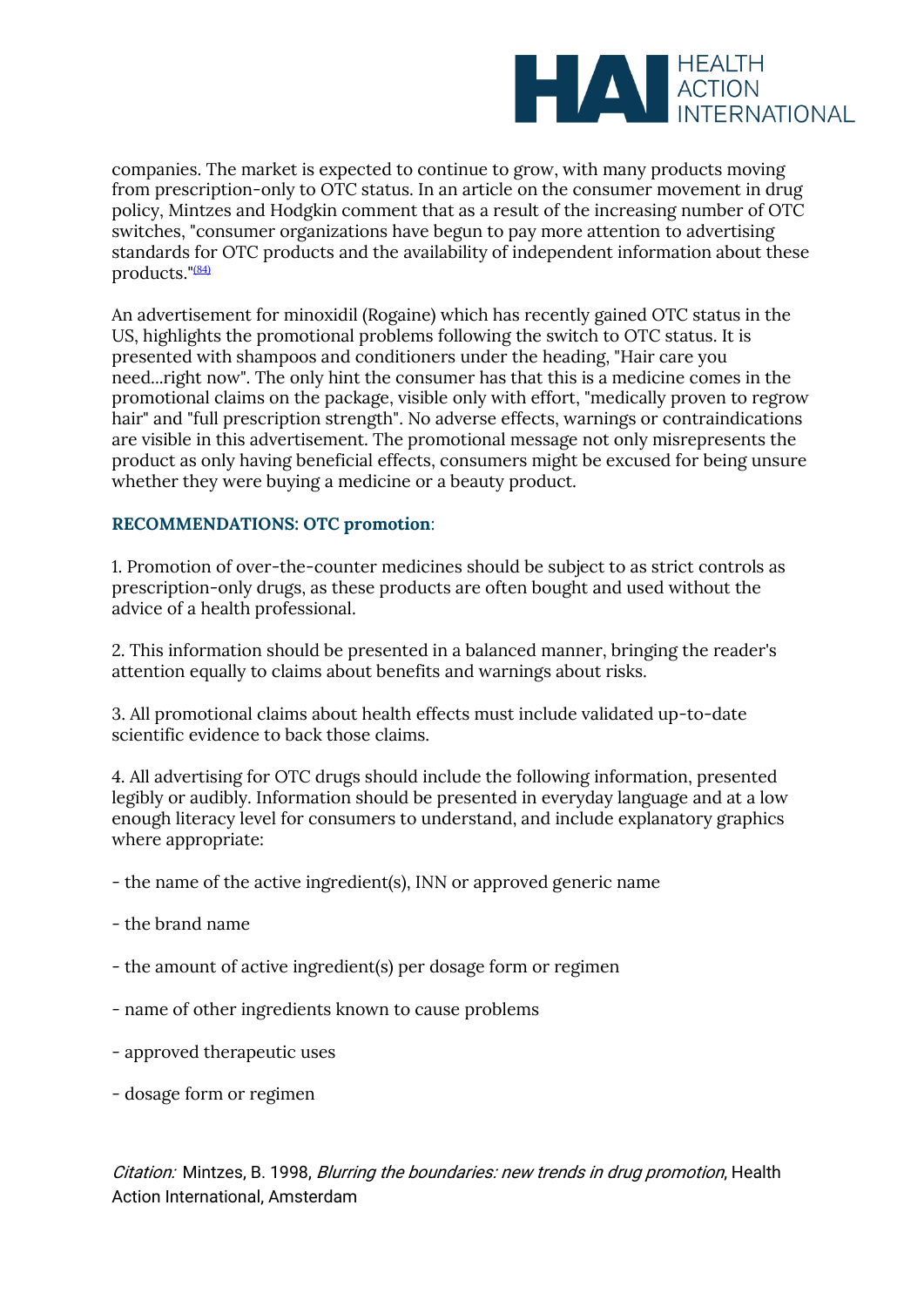

- side effects and major adverse drug reactions
- precautions, contraindications and warnings

- major interactions

- documented degree of effectiveness (difference in treatment success between those taking the medicine and those not using it in placebo-controlled clinical trials)

- name and address of manufacturer or distributer
- reference to scientific literature to back promotional claims.

5. Presently, consumers can obtain information only on expected benefits of OTC drugs before purchasing them; information on risks is generally included only in package inserts which they see after buying a drug. Consumers need pre-purchase access to full, comparative information.

### **HERBAL AND NATURAL REMEDIES**

In a Malaysian daily newspaper in 1995, a "Tea of Longevity" was advertised as being: "Suitable and beneficial to many ailments including migraine, weak heart, hernia, menstrual pain, kidney stones, rheumatism, sexual stress, impotence, frostbite, internal and external cancer and infection."<sup>[\(85\)](file:///C:/Users/Dimity/OneDrive%20-%20HAI/Reports,%20papers/Blurring/blurring.ch1.html%23N_85_)</sup> A 150 mg pack of this tea costs the equivalent of 10 days wages for an unskilled Malaysian worker. In the US, a natural supplement named Cholestin is advertised as reducing the type of cholesterol linked to heart disease.

In Mexico, Bio Research Institute recommended consumers use DHEA, a natural supplement, from age 40 onwards, claiming that this product slows ageing, reduces obesity, prevents heart attacks, prevents and controls osteoporosis and -- among several additional wide-ranging claims -- has anti-cancer properties.<sup>[\(86\)](file:///C:/Users/Dimity/OneDrive%20-%20HAI/Reports,%20papers/Blurring/blurring.ch1.html%23N_86_)</sup> The same company promoted a herbal product, "Natu-sex" to increase potency and sexual desire in men and women, with claims that "many studies in the US and Europe have demonstrated an increase in blood testosterone levels in 75% of users." No references are included to back this claim, or the conflicting statement that the product has no adverse effects (if blood testosterone was increased significantly, adverse as well as beneficial effects would be expected.) $(87)$ 

In each of these cases, the manufacturers can make health claims without having carried out studies to show that their product has the promised effect because these products are not classified as drugs. Dr Balasubramaniam, pharmaceuticals advisor for Consumers' International and Asian coordinator of HAI, argues that there is a need for strict regulation of the promotional health claims made for herbal remedies, as well as the manufacturing process, safety monitoring, and provision by qualified practitioners. He points out the lack of information available to consumers: "at present there are no authoritative sources from which pharmacists can obtain relevant information on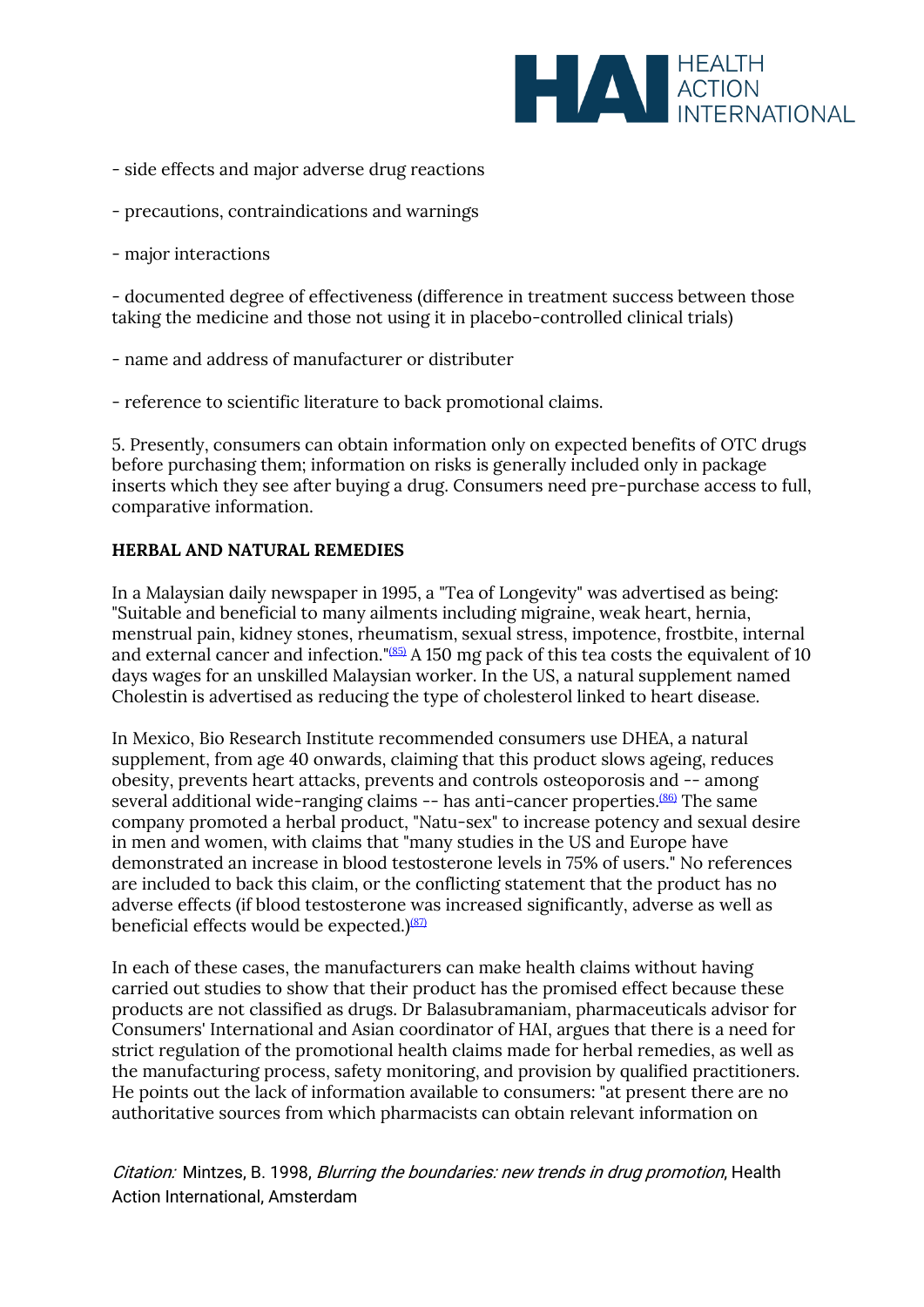

herbal remedies to advise consumers and other health professionals."<sup>[\(88\)](file:///C:/Users/Dimity/OneDrive%20-%20HAI/Reports,%20papers/Blurring/blurring.ch1.html%23N_88_)</sup> To a large extent this is because the studies have simply not been done. Given that according to recent WHO estimates 80% of the world's population depend on traditional medicine for health care, Dr Balasubramaniam argues for research into the efficacy and safety of traditional remedies which maintains the holistic framework within which these medicines are provided and used.

The whole area of herbal remedies, dietary supplements and traditional medicines is one which is largely ignored by drug regulatory authorities and national legislation. For the consumer on the one hand there is the problem of misinformation and misleading, unsupported health claims, on the other that information on effective, appropriate remedies is often lacking.

### **RECOMMENDATIONS: Promotion of herbal remedies and dietary supplements:**

1. Health claims should only be made if evidence exists to back them, with up-to-date scientifically validated documentation provided to back all claims.

2. Where there is traditional experience with a natural remedy but no validated evidence to support its use, a warning message stating this should be mandatory.

3. If health claims are made for a product, information requirements should follow the guidelines suggested under point four of the recommendations for OTC drug promotion.

4. Information on expected benefits and potential risks should be presented in a balanced manner and should be available to consumers before a product is purchased.

#### **SPONSORSHIP OF PATIENT GROUPS, INSTITUTES AND FOUNDATIONS**

#### **Charitable donation or disguised promotion?**

In the UK a patient booklet on infertility by Women's Health Concern, a non-profit society with pharmaceutical industry funding, includes information on clomiphene, a drug used to induce ovulation. [\(89\)](file:///C:/Users/Dimity/OneDrive%20-%20HAI/Reports,%20papers/Blurring/blurring.ch1.html%23N_89_) The booklet includes information on side effects. However, it reassures women that, "Most women do not experience any side effects. If they occur, none are serious but include hot flushes, mild headaches and occasional abdominal discomfort most pronounced at mid-cycle."

The UK Committee on Safety of Medicines, as quoted in the *British National Formulary*, is far less reassuring: "The CSM has recommended that clomiphene should not normally be used for longer than 6 cycles (possible increased risk of ovarian cancer in patients treated for longer than recommended)". $(90)$ 

Listed side effects include visual disturbances and ovarian hyperstimulation, both of which require immediate drug withdrawal. Ovarian hyperstimulation is a potentially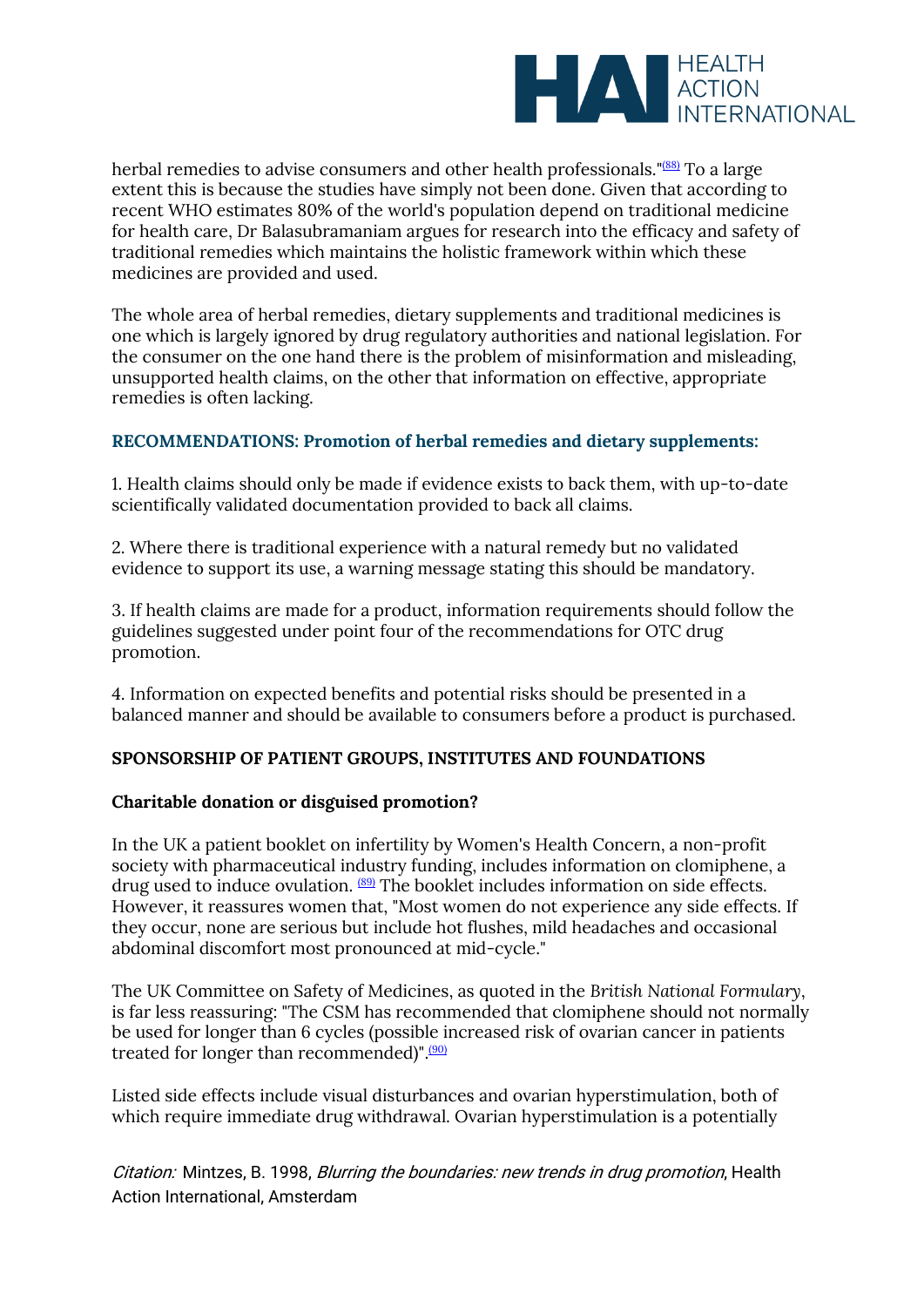

life-threatening condition requiring hospitalization. The Women's Health Concern booklet also includes no warnings about the higher likelihood of multiple births following ovulation induction with clomiphene. There is a higher risk of prematurity, stillbirth and infant mortality with multiple births. Few would argue that these are not serious risks.

Information and educational materials produced by patient groups are not subject to advertising regulations even when those groups receive pharmaceutical company funding. This funding may or may not be acknowledged in information materials produced by the organization. The booklet on infertility by Women's Health Concern mentioned above includes no disclosure of industry funding.

### **Company sponsored meetings and organisations - a regulatory loophole**

Similarly, when a company sponsors a public lecture on a health issue the source of funding is not always apparent. As the manager responsible for symposia and public meetings for a multinational company in Western Canada remarked in a telephone conversation in May 1997, these events are linked to company products: "From a business point of view we would not be putting something on in opthamology as we do not have a product line in opthamology."[\(91\)](file:///C:/Users/Dimity/OneDrive%20-%20HAI/Reports,%20papers/Blurring/blurring.ch1.html%23N_91_)

When Glaxo Canada launched its new treatment for migraine, sumatripan (Imitrex), the company began giving substantial grants to the Canadian Migraine Foundation, a patient group which had been dormant for some time, according to John Martens, a pharmacist responsible for patient education in British Columbia at Glaxo. Public meetings were held in the Migraine Foundation's name but were in reality organized by Glaxo as part of a pre-launch promotional campaign. When the Foundation began to feel uncomfortable about the company's heavy-handed involvement and objected, Glaxo simply found another organization to fund, the Canadian Association of Neuroscience Nurses.[\(92\)](file:///C:/Users/Dimity/OneDrive%20-%20HAI/Reports,%20papers/Blurring/blurring.ch1.html%23N_92_)

"What companies would do and I was actually part of the process, is create a demand for a product before it was actually released," states Martens. "We went around to various communities and organized public health education seminars on migraines and that topic was really popular... seminars that we actually charged five dollars for, another marketing tactic that makes the patient think that this thing isn't being funded by a major pharmaceutical company. We held these seminars right across Canada."<sup>[\(93\)](file:///C:/Users/Dimity/OneDrive%20-%20HAI/Reports,%20papers/Blurring/blurring.ch1.html%23N_93_)</sup>

With global sales of US\$600 million for sumatripan in 1995, $\frac{(94)}{94}$  $\frac{(94)}{94}$  $\frac{(94)}{94}$  the financial rewards of intense promotion to "carve a niche in the migraine market" for this product were considerable.

#### **Institutes and societies directly founded by drug companies**

Sometimes links to companies are more direct. For example, one of the co-founders of the International Menopause Society was an executive of Organon, a Dutch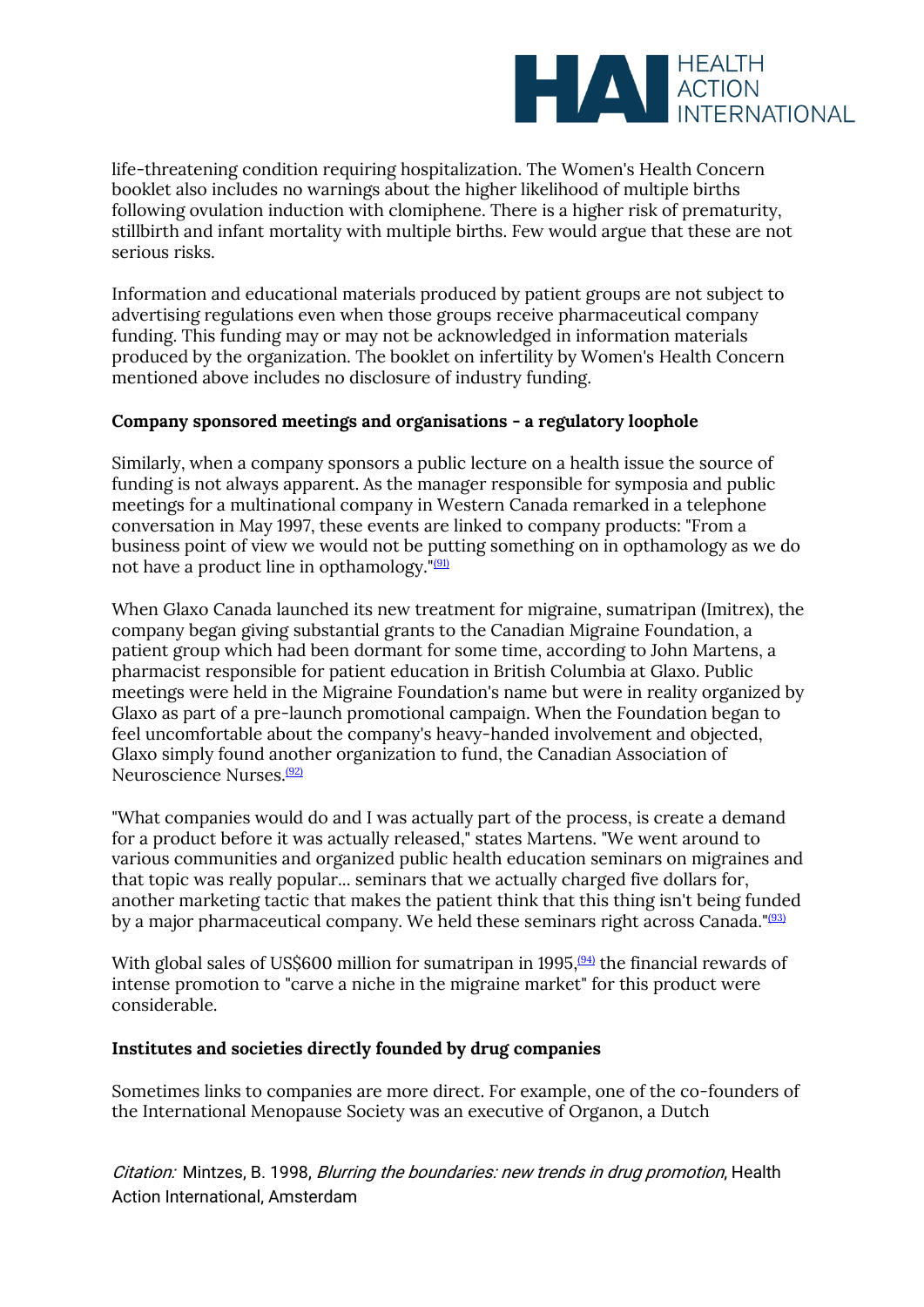

pharmaceutical company which produces hormonal products. The 8th European Conference on Obesity, held in Dublin on June 19, 1997, was the site for the launch of a new pan-European organization for the obese, their families and health professionals, Eurobesitas, which, "will receive funding from pharmaceutical companies involved in developing obesity drugs but says it will maintain its independence." according to a report in the pharmaceutical bulletin *Scrip*. [\(95\)](file:///C:/Users/Dimity/OneDrive%20-%20HAI/Reports,%20papers/Blurring/blurring.ch1.html%23N_95_)

Just how independent can it be? When the American Thyroid Association discovered in a media report that Boots/Knoll, which provided 60% of its funding, had prevented publication of an important study showing that the company's thyroid product, Synthroid, was no better than alternatives, the association debated whether to write to the company to ask it to allow publication, but the move was narrowly defeated. "An outsider is left with the sad impression that the ability of the association to influence these events by speaking with moral authority was weakened by its heavy dependence on money from Knoll," comments a JAMA editorial.<sup>[\(96\)](file:///C:/Users/Dimity/OneDrive%20-%20HAI/Reports,%20papers/Blurring/blurring.ch1.html%23N_96_)</sup>

### **Promoting a diagnostic test beyond its proven usefulness**

The Bone Measurement Institute, financed by Merck & Co, manufacturers of alendronate (Fosamax) for osteoporosis treatment, has been working with suppliers of bone densitometry equipment to help finance a fourfold increase in bone mineral density testing sites in the US to 3,000 in 1997, up from 750 in 1995.<sup> $(97)$ </sup> The Institute aims to increase testing even further to "identify at-risk women" and is trying to convince primary care physicians to have bone densitometry machines in their offices.

Is this a problem? Given the current state of knowledge about bone density testing, yes, it is. The International Network of Agencies for Health Technology Assessment (INAHTA) evaluated how effectively fractures would be prevented if all women underwent bone mineral density testing after menopause. They estimated that only between 1%-7% of all osteoporotic fractures would be prevented.<sup>[\(98\)](file:///C:/Users/Dimity/OneDrive%20-%20HAI/Reports,%20papers/Blurring/blurring.ch1.html%23N_98_)</sup> Only a small minority of women identified as having low bone density eventually go on to break a bone. The health impact of widespread testing remains controversial, given the lack of adequate evidence of effectiveness in preventing fractures and the large overlap in bone mineral densities among people who do and do not later experience a fracture; the value for Merck, however, is clear.

#### **...Or promoting new disorders like shortness**

The Foundation on Economic Trends, a US advocacy group, accused Genentech of using a private charity, the Human Growth Foundation, "to help 'recruit' thousands of healthy children of short stature for potential treatment with its human growth hormone (HGH) Protropin," according to a 1994 report in Scrip.<sup>[\(99\)](file:///C:/Users/Dimity/OneDrive%20-%20HAI/Reports,%20papers/Blurring/blurring.ch1.html%23N_99_)</sup> The charity, which included Genentech and Lilly officials on its Board of Directors and was mainly funded by these two companies, approached city educational authorities and offered height screening for all children. Tens of thousands were screened and if they were found to be in the bottom fifth percentile for their age group, their parents received a letter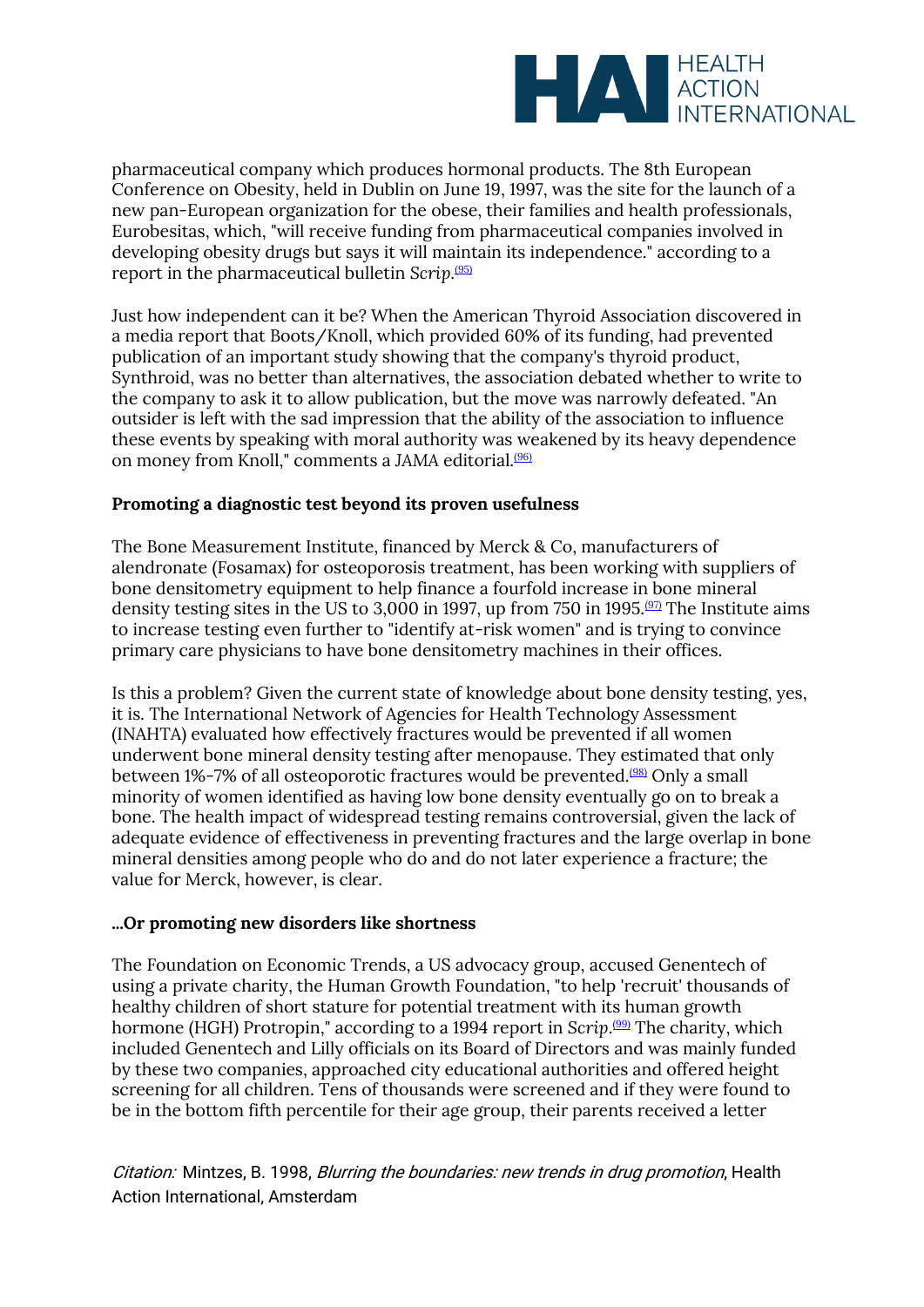

advising them to see their doctor and saying that if short stature resulted from a medical problem, treatment was available. According to the Foundation for Economic Trends, neither the schools nor parents were informed of the financial ties between Genentech and Lilly and the Human Growth Foundation.

This campaign to medicalize shortness raises serious ethical concerns. In a height screening programme to identify the shortest 5% of children, the large majority of children identified have no health problems causing shortness, they are simply small because they have short parents. In France all children treated with growth hormone are entered into a national registry. A study of final adult height of all children treated between 1973 and 1993 reported that "Despite years of a demanding treatment, treated children remained short..." and treatment was much less effective than expected from short-term studies.<sup>[\(100\)](file:///C:/Users/Dimity/OneDrive%20-%20HAI/Reports,%20papers/Blurring/blurring.ch1.html%23N_100_)</sup> The effect on a small group of these children judged to be "normal short" because their parents were also very short was especially poor. Not only is this treatment expensive and unnecessarily risky if it is ineffective; it has a considerable effect on children's lives, who are labeled as having a disorder and must undergo five injections a week for years of their childhood.

In the US when Solvay and Upjohn were launching a new drug for treatment of obsessive-compulsive disorder in 1994, they set about "to make the disease better known and to make patients seek treatment," according to an Upjohn spokesperson. The *Wall Street Journal* comments that: "Most consumers have no idea that studies and public service messages actually are part of a plan to sell drugs. The drug companies typically leave few fingerprints, running their disease campaigns through PR [public relations] firms, patient groups, 'institutes' and other third parties."[\(101\)](file:///C:/Users/Dimity/OneDrive%20-%20HAI/Reports,%20papers/Blurring/blurring.ch1.html%23N_101_)

Marc Czarka, Director of Pharmaceutical Affairs for Eli Lilly in the Benelux, said in 1997 that Lilly funds the American Psychiatric Association and that it sponsors and helped to create the Belgian League of Depression in 1995 together with other pharmaceutical companies. "It's useful for us because, unlike American law, European law does not allow us to talk directly to potential patients," says Czarka. "The league does it for us." $(102)$ 

Alan Sheppard, marketing director for Evans Medical, is quoted in *Pharmaceutical Marketing* magazine as saying that patient groups are helpful for marketing because they help companies to, "rapidly disseminate information about a product to patients."[\(103\)](file:///C:/Users/Dimity/OneDrive%20-%20HAI/Reports,%20papers/Blurring/blurring.ch1.html%23N_103_) Patient groups are also often asked to speak at press conferences launching a new drug. $(104)$ 

# **A UK sponsored patient group promotes a drug in Bolivia**

Patient groups can also help a company advertise its product internationally. A 1996 advertisement for Climatrol, a combined estrogen-progestin product, by RI, Laboratorios Recalcine International, included a quote by the Director of the UK National Osteoporosis Society, a patient group which receives pharmaceutical industry funding, endorsing use of this type of product. Ironically, unlike many other patient groups with industry funding, the UK National Osteoporosis Society has developed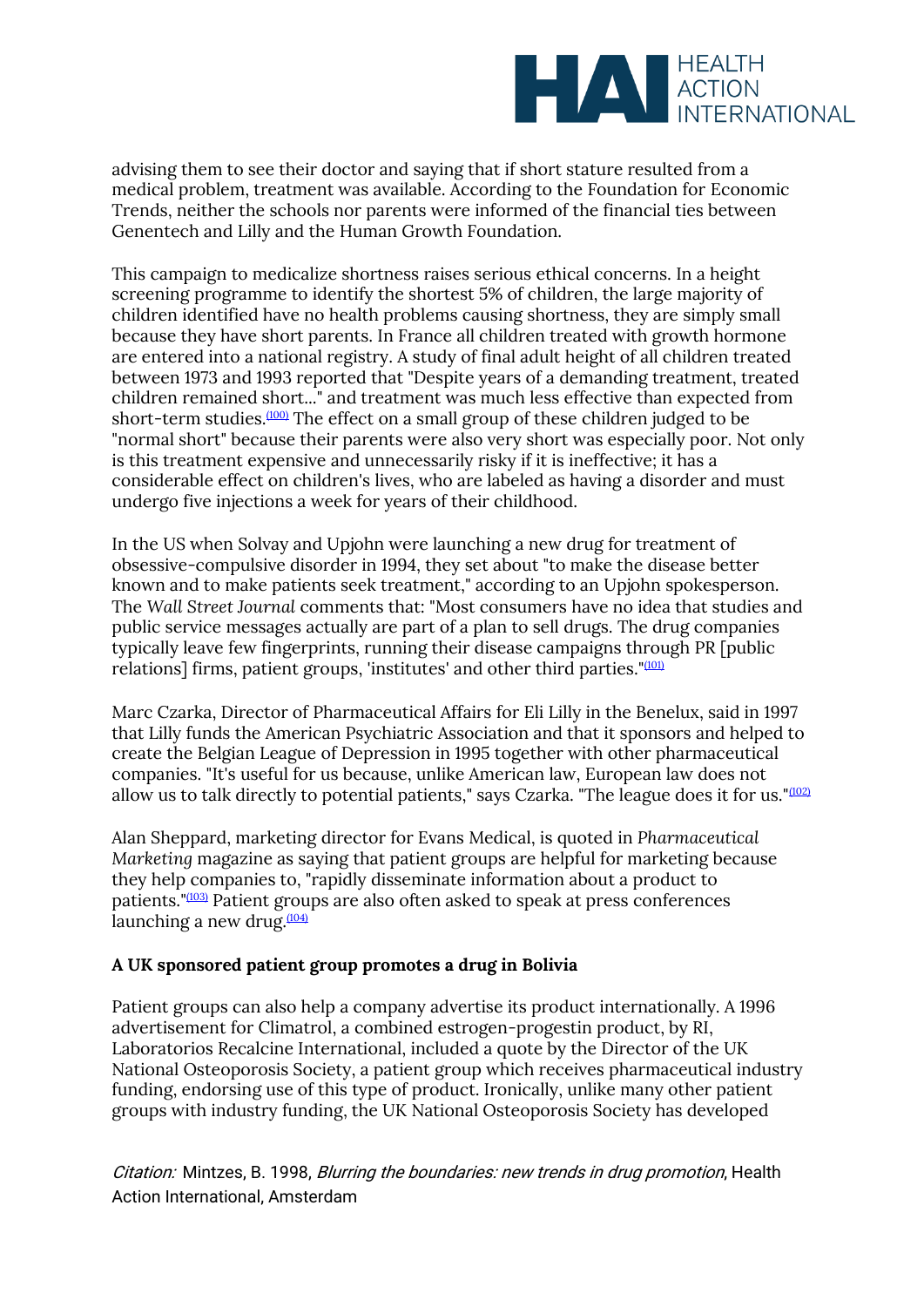

guidelines to govern its interactions with the industry. These guidelines state that: "The Society is very careful when working with pharmaceutical companies and their agents that the independent, unbiased advice offered to the general public and professionals is not influenced in any way..."[\(105\)](file:///C:/Users/Dimity/OneDrive%20-%20HAI/Reports,%20papers/Blurring/blurring.ch1.html%23N_105_)

# **Why does the industry fund patient groups?**

In an article in *Consumer Policy Review*, Gilbert and Chetley listed four reasons the industry seeks to fund patient groups:

1. Patient groups enable companies to spread awareness of new drugs at a pre-launch stage and help to prepare the market.

2. They provide a more credible endorsement of a product than could be achieved if the information was coming directly from the company

3. They can aid industry in arguing for fewer controls on drug licensing and pricing.

4. It enables companies to reach consumers directly.<sup>[\(106\)](file:///C:/Users/Dimity/OneDrive%20-%20HAI/Reports,%20papers/Blurring/blurring.ch1.html%23N_106_)</sup>

This analysis is echoed by Sean Milmo in an article in *Pharmaceutical Visions*, an industry magazine: "Because patient associations are so intent on gathering and passing on to their members information about drugs under development, they have become useful vehicles for pharmaceutical companies for disseminating information about new medicines at the pre-launch stage." [\(107\)](file:///C:/Users/Dimity/OneDrive%20-%20HAI/Reports,%20papers/Blurring/blurring.ch1.html%23N_107_)

He notes that Merck collaborated with the UK National Osteoporosis Society in premarketing of Fosamax (alendronate) and Zeneca worked closely with schizophrenia and respiratory disease groups, "on educational projects in preparation for the launch of its anti-asthma drug Accolate and its schizophrenia treatment Seroquel."<sup>[\(108\)](file:///C:/Users/Dimity/OneDrive%20-%20HAI/Reports,%20papers/Blurring/blurring.ch1.html%23N_108_)</sup>

#### **Advocacy and support for people -- or products?**

Patient groups often begin as small-scale grassroots organizations formed by people with a disease who wish to get together with others in the same position and share experiences, emotional support and information. They frequently act as advocates for better health care and are typically voluntary organizations. Patient groups can provide a valuable lifeline of understanding and expertise in obtaining appropriate medical care. Many have no links to the pharmaceutical industry and rely on membership fees and/or public funding. Others, as noted above, may be founded by a company or subverted to promote a company product or policy.

The problem for the public is that industry links are often unclear and sponsorship may or may not be disclosed at public meetings or in information materials. Information produced by patient groups is not subject to the same regulations as that directly disseminated by a company. For example, a patient group can legally recommend an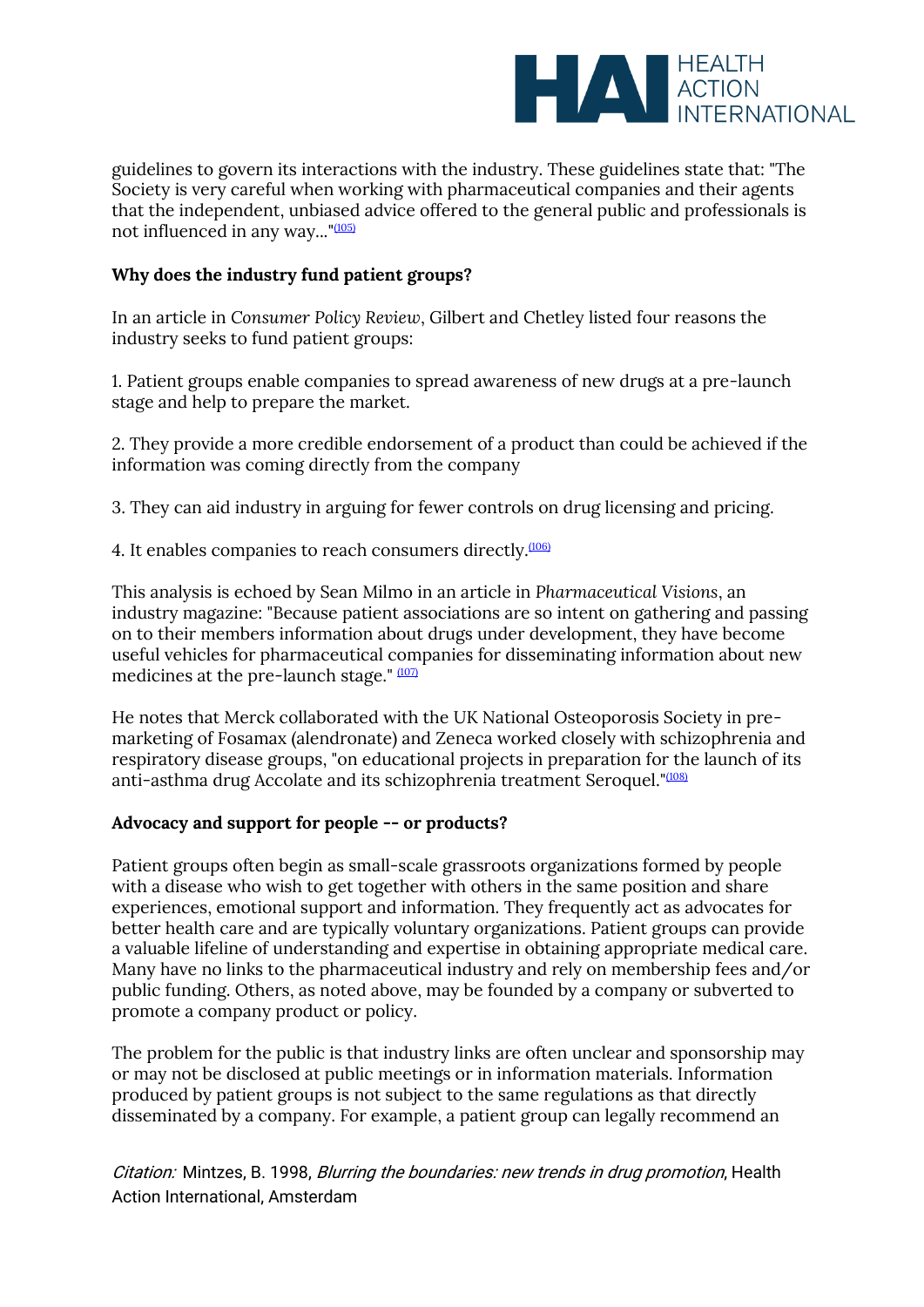

unapproved drug use or make claims about a product not yet on the market in a brochure whereas a company cannot.

Any patient group, charity or institute with financial links to the industry or a specific company which spreads awareness of a disease so that more people may seek drug treatment, endorses specific products, or presents positively biased drug information is helping to promote product sales. This is covered by the WHO *Ethical Criteria* definition of promotion: "all informational and persuasive activities by manufacturers and distributors, the effect of which is to induce the prescription, supply, purchase and/or use of medicinal drugs."[\(109\)](file:///C:/Users/Dimity/OneDrive%20-%20HAI/Reports,%20papers/Blurring/blurring.ch1.html%23N_109_)

Many of the activities and information materials of sponsored patient groups violate two principles in the WHO *Ethical Criteria*, that "Promotional material should not be designed so as to disguise its real nature," and that "Scientific and educational activities should not be deliberately used for promotional purposes." $(110)$ 

As noted by Gilbert and Chetley in a consumer policy review on drug promotion in the UK, "The definition of non-promotional literature or information lacks clarity, and there is potential confusion with what constitutes balance in the presentation of information or education to consumers."[\(111\)](file:///C:/Users/Dimity/OneDrive%20-%20HAI/Reports,%20papers/Blurring/blurring.ch1.html%23N_111_)

#### **NGO Guidelines for Sponsorship**

The European Public Health Alliance (EPHA), a Brussels-based coalition of health NGOs, has some members who are dependent on industry funding and others which are strongly opposed to it. As an organization frequently asked to represent patients in Europe in meetings organized by the industry, EPHA felt it had to clarify its position on sponsorship and held a consultation meeting with its membership in late 1995. EPHA's guidelines include questions NGOs should ask themselves when considering accepting industry sponsorship.

For example, will the relationship with industry:

- compromise the organization's ability to promote their aims and objectives responsibly and sincerely?

- negatively influence colleagues, (members, colleagues in European institutions)?

- be used by industry to negatively influence colleagues in the promotion of public health?

EPHA also recommends against sponsorship of core activities and suggests formal contracts be negotiated for a sponsored project, including conditions such as full editorial control, no product endorsement, no exclusivity clause, and open acknowledgment of sources of financial support.<sup>[\(112\)](file:///C:/Users/Dimity/OneDrive%20-%20HAI/Reports,%20papers/Blurring/blurring.ch1.html%23N_112_)</sup>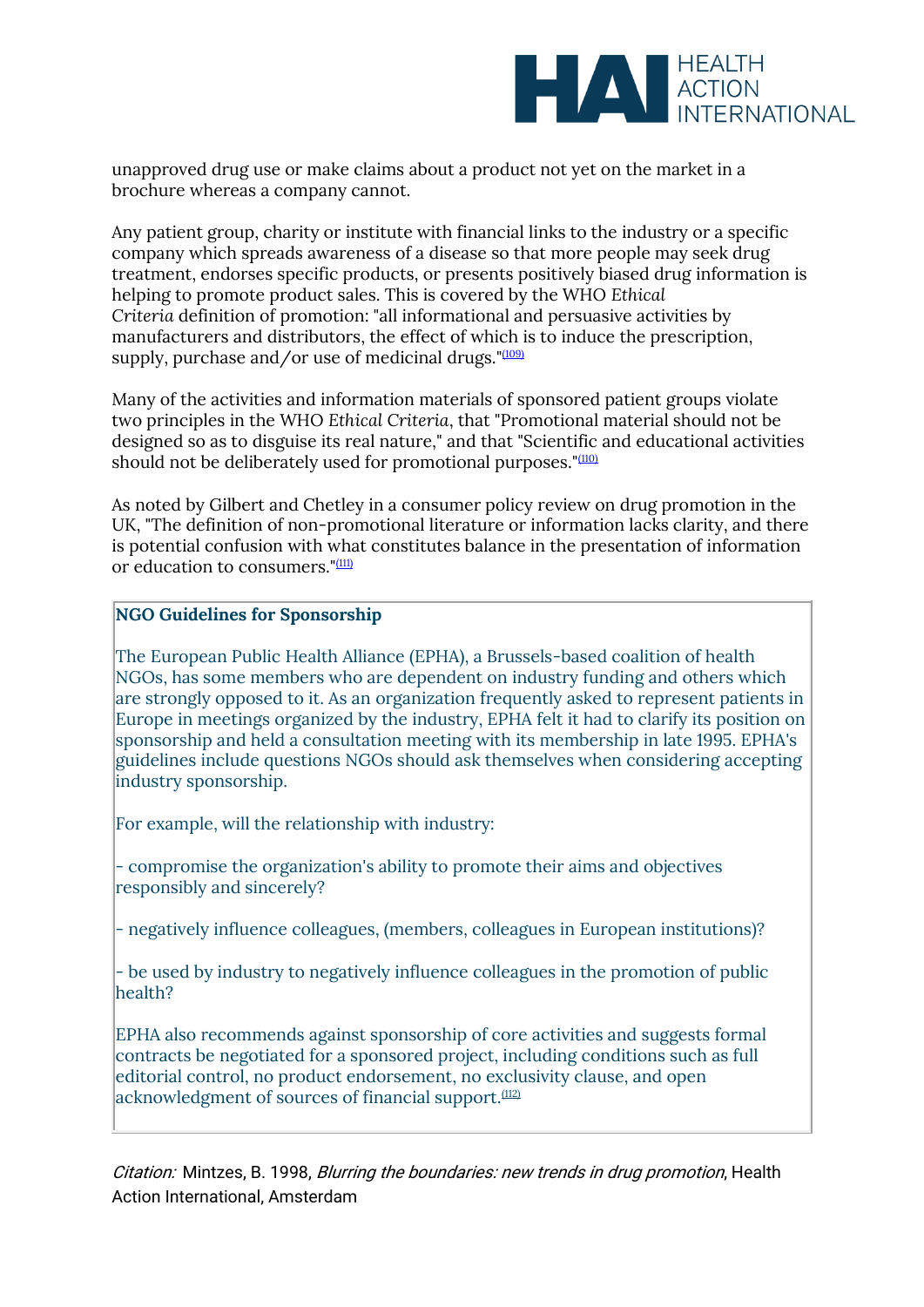

#### For a full copy of the guidelines, contact [EPHA](mailto:%20epha@epha.org)

#### **Education or Promotion?**

#### **Educating consumers to comply with prescribed drugs**... **but not to recognize side effects**

The American Pharmaceutical Association distributes training materials for pharmacists funded by Pfizer. The emphasis is enhancing consumer compliance with prescribed regimens. Benefits are emphasized and little or no information is provided on how pharmacists can communicate risk information. The effects on health of inappropriate compliance and lack of communication of risk information can be serious. A recent study published in the British Journal of Clinical Pharmacology found that people hospitalized for severe adverse reactions related to NSAID use had continued to take their medicines despite early signs of an adverse reaction because they did not know what to expect or what to do.<sup> $(113)$ </sup>

Similarly, an educational kit for French schoolchildren aged 9 to 11, "Le Bon Usage du Médicament" (Wise use of medicines), produced by SNIP, the French industry association, stresses compliance and omits any information on risks of drugs when used as prescribed.<sup>[\(114\)](file:///C:/Users/Dimity/OneDrive%20-%20HAI/Reports,%20papers/Blurring/blurring.ch1.html%23N_114_)</sup> The kit teaches children to expect a medicine every time they go to the doctor. Instead of asking the child, "Did the doctor prescribe a medicine?" after a visit, the question asked is: "What medicine did the doctor prescribe?"

#### RECOMMENDATIONS: Sponsorship of patient groups

#### **Actions by patient and consumer groups:**

1. Associations, alliances and networks of patient and consumer health groups as well as individual organizations should consider developing and disseminating ethical guidelines on industry sponsorship. These should include provisions for accountability to the organization's membership and the public, transparency, and exclusion of potential funding sources if conflict of interest is a problem, ie, if a funder's financial interests are linked to the organization's membership and/or activities.

2. Blind trusts could be considered as a way consumer groups could accept money from a variety of private sources, which might or might not include the pharmaceutical industry, without compromising their independence.

3. Consumer groups should list sources of funding in all publications and should have a written policy on quality assurance of information materials, including a procedure for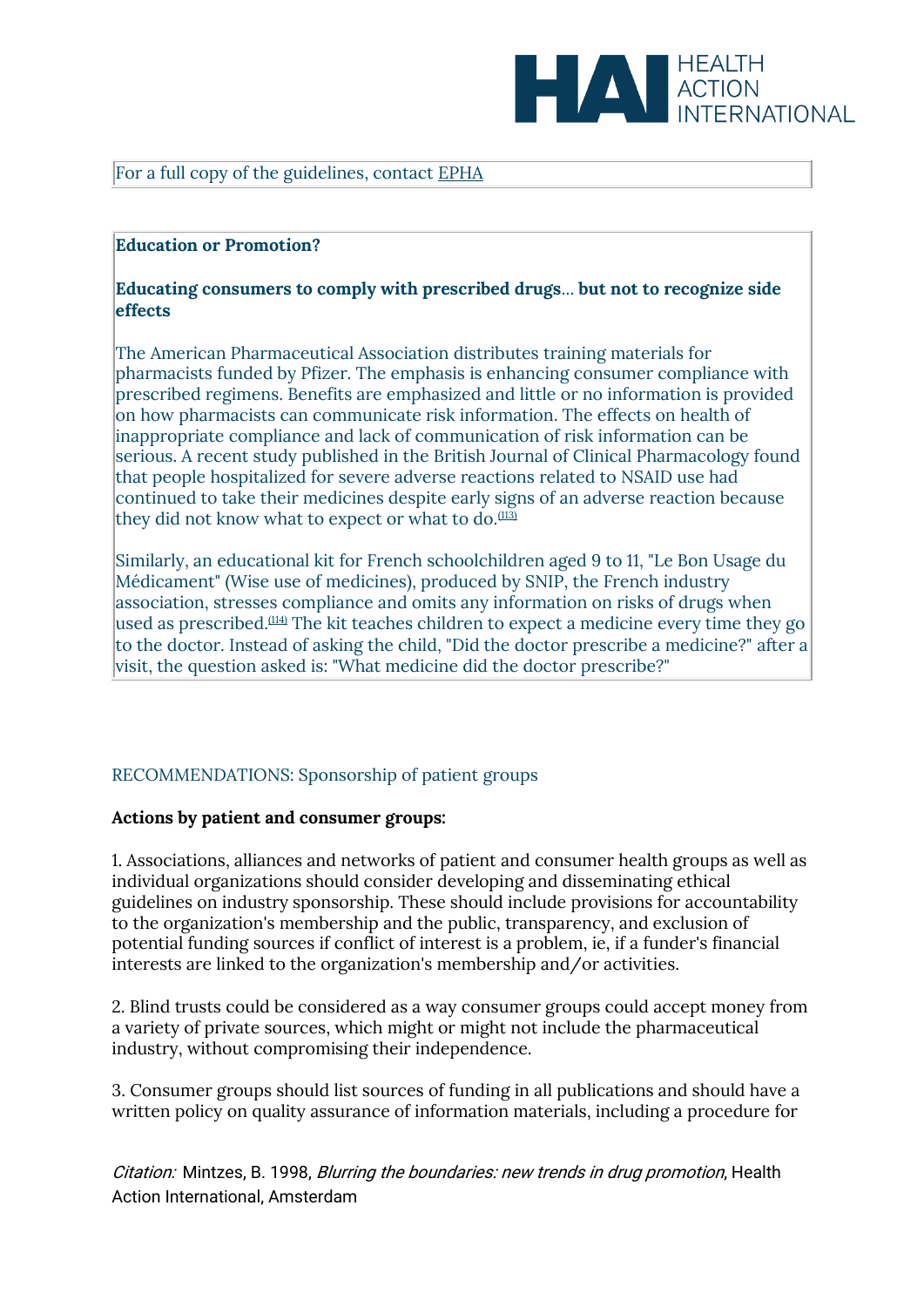

peer review by individuals or organizations who are independent of the pharmaceutical industry.

# **Regulatory action by national governments:**

1. Any informational and educational materials whose production is funded by the pharmaceutical industry should be subject to the same regulations governing drug promotion as materials directly produced by a company, including requirements for fair balance, accuracy, avoidance of false or misleading statements or promotion of unapproved uses, an adequate discussion of risks as well as benefits, and pre-screening where this is a legal requirement for pharmaceutical advertising.

2. Regulatory guidelines for sponsored symposia and other meetings targeting health professionals should also apply to public meetings and educational events.

## **Guidelines for sponsored public meetings and educational events**

# **WHO** *Ethical Criteria*

The current guidelines for sponsored meetings in the *Ethical Criteria* are weak. They state only that, "The fact of sponsorship by a pharmaceutical manufacturer or distributor should clearly be stated in advance, at the meeting and in any proceedings. Entertainment or other hospitality, and any gifts offered to members of the medical and allied professions, should be secondary to the main purpose of the meeting and should be kept at a modest level."<sup>[\(115\)](file:///C:/Users/Dimity/OneDrive%20-%20HAI/Reports,%20papers/Blurring/blurring.ch1.html%23N_115_)</sup>

The US FDA has developed much more detailed guidelines for sponsored meetings, published in November 1997:<sup>[\(116\)](file:///C:/Users/Dimity/OneDrive%20-%20HAI/Reports,%20papers/Blurring/blurring.ch1.html%23N_116_)</sup>

- The content of the programme, planning, selection of speakers and moderators should be fully controlled by the provider, not the sponsoring company. Ideally it should be based on a written agreement between the provider and company stating that the provider is solely responsible for designing and conducting the meeting and that it will be educational, non-promotional and free from commercial bias.
- The company should not write scripts, target points for emphasis, otherwise influence the content, or suggest speakers actively involved in promoting the company's products.
- Presentations should not be misleading or biased in favour of the company's products.
- The focus should be on a single drug produced by the company or a competitor and all relevant treatment options should be discussed.
- There should be full disclosure of funding sources, including any financial relationships between presenters and the company and the provider and the company.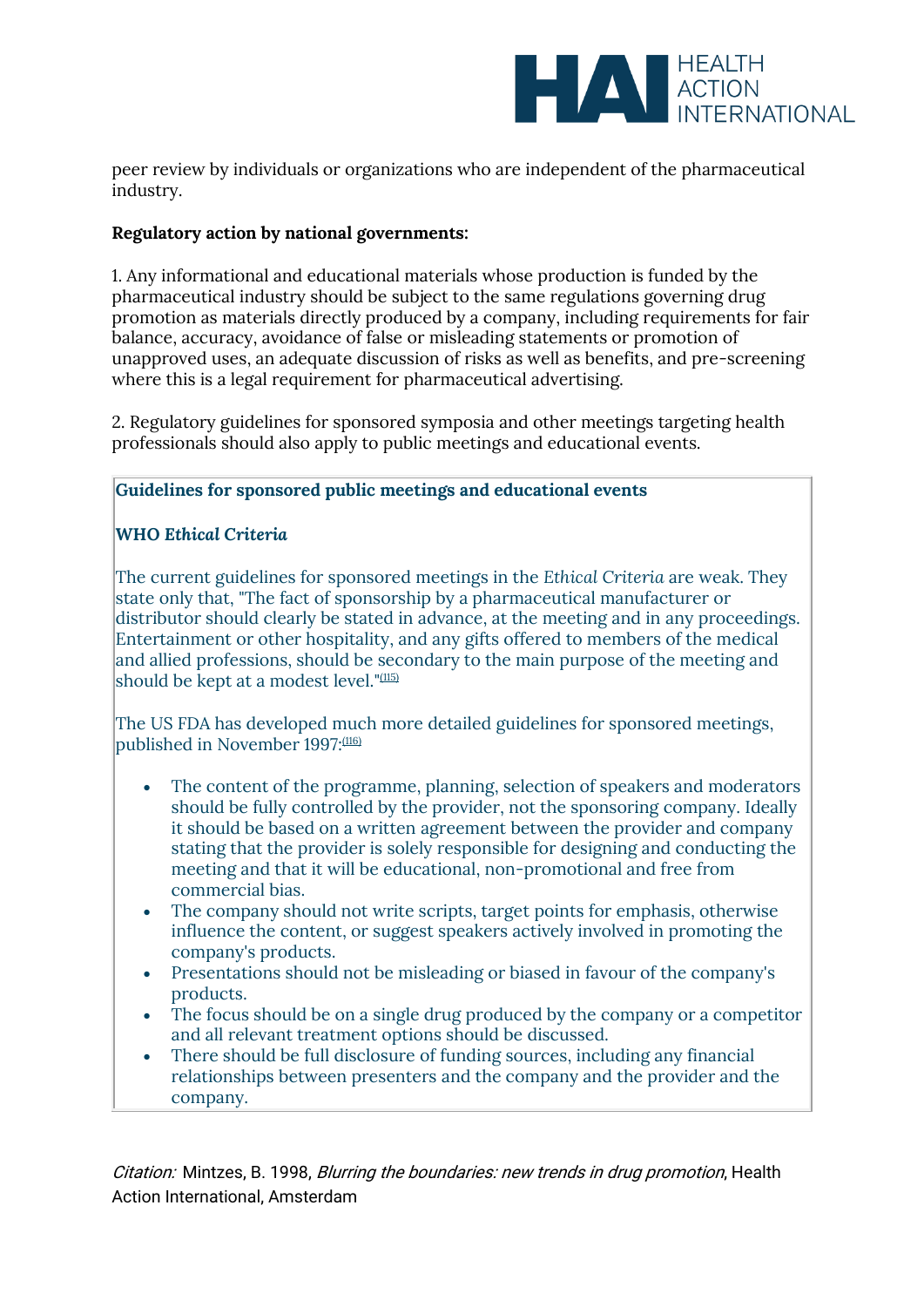

- The provider should not be financially dependent on the company in a way which allows the company to exert influence on the content, for example owned by the company; it should not be involved in sales and marketing; and should not have a history of failure to meet standards for independence, objectivity or scientific rigour.
- Repeated presentations are discouraged unless there is a public health rationale for them, for example if they are on an urgent public health topic.
- Audiences should not be selected on the basis of marketing goals, for example to reward high prescribers or influence "opinion leaders".
- The programme should include opportunities for discussion and questions.
- There should not be any promotional presentations by sales representatives or promotional exhibits in the meeting room..

### **DRUG PROMOTION ON THE INTERNET**

| Fountains of Youth? Or was it of Money?                                  |
|--------------------------------------------------------------------------|
| Internet Promotional claims for products sold as food supplements        |
| http//:www.smart-choice.simplenet.com/line.gif                           |
| "Why take DHEA?                                                          |
| Slows the aging process!                                                 |
| Works as anti-cancer Agent!                                              |
| Depression helped in some patients!                                      |
| Helps weight problems!                                                   |
| Reduce risk of mental function decline (Alzheimer's disease) with aging! |
| Increase Sex drive!                                                      |
| Lessen Symptoms of Menopause and PMS!                                    |
| Burns Fats - helps to build Muscle!                                      |
| Helps reduce diabetic symptoms!                                          |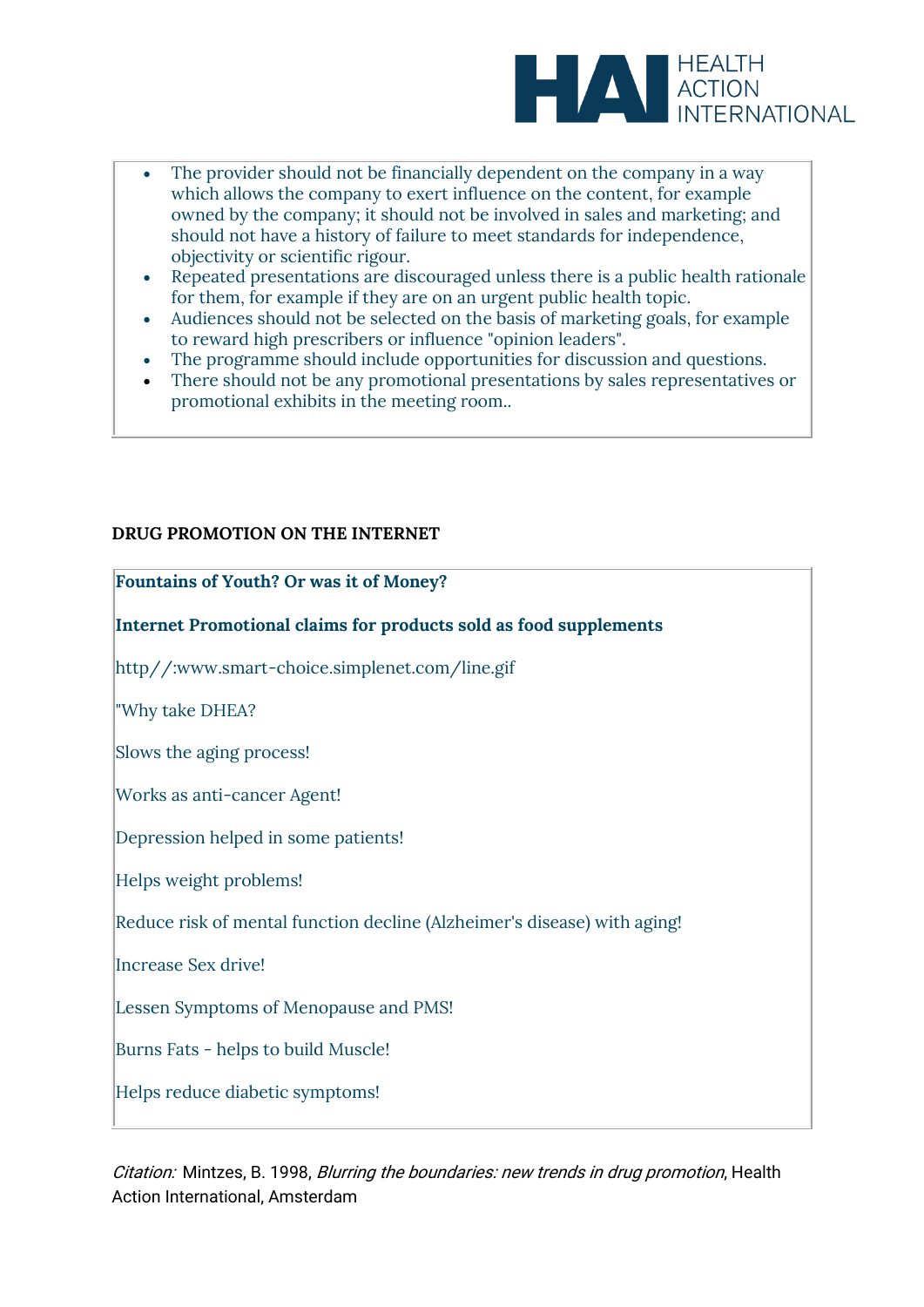

Aid to MS sufferers!

Aid to Aids/HIV sufferers!"

[*just what doesn't it do?]*

http//:www.smart-choice.simplenet.com/sominset.htm

"Too many people are becoming sick and/or dying from heart disease, cancer, diabetes, etc. Many studies are now showing that much of this sickness, disease and even premature death is avoidable..."

*[The solution? Vitamin and mineral supplements produced by this company, of course.]*

"Insomnia exists when melatonin levels are low or when it is produced at the wrong time"

*[ie the causes and solutions of insomnia are chemical*]

"Some researchers believe the steady increase in the incidence of cancer is partially because of the extended time we are exposed to artificial lighting. This results in extended hours each day that melatonin production is suppressed when levels would have been higher longer."

*[never mind the lack of documented cancer prevention]*

# **Will public health be a casualty of the information superhighway?**

Anyone with access to the Internet or the "information superhighway" as it has been called, can look up a disease or medicine and find the latest information posted anywhere globally. Anyone with a medicine -- or many medicines -- to sell, can set up a web site and provide information, or links to others who make claims about the products which a manufacturer may not legally make.

The lack of controls extends not only to Internet drug promotion but also to direct mail order sales of products which should be prescription-only. In 1996 a distributor calling itself Quality Health, Inc, put 17 drugs for sale on the Internet. Claims for the products included "protecting oneself against age-related memory disorders", an "intelligence booster" and promoting "the flow of information between the right and left hemispheres of the brain  $\frac{117}{2}$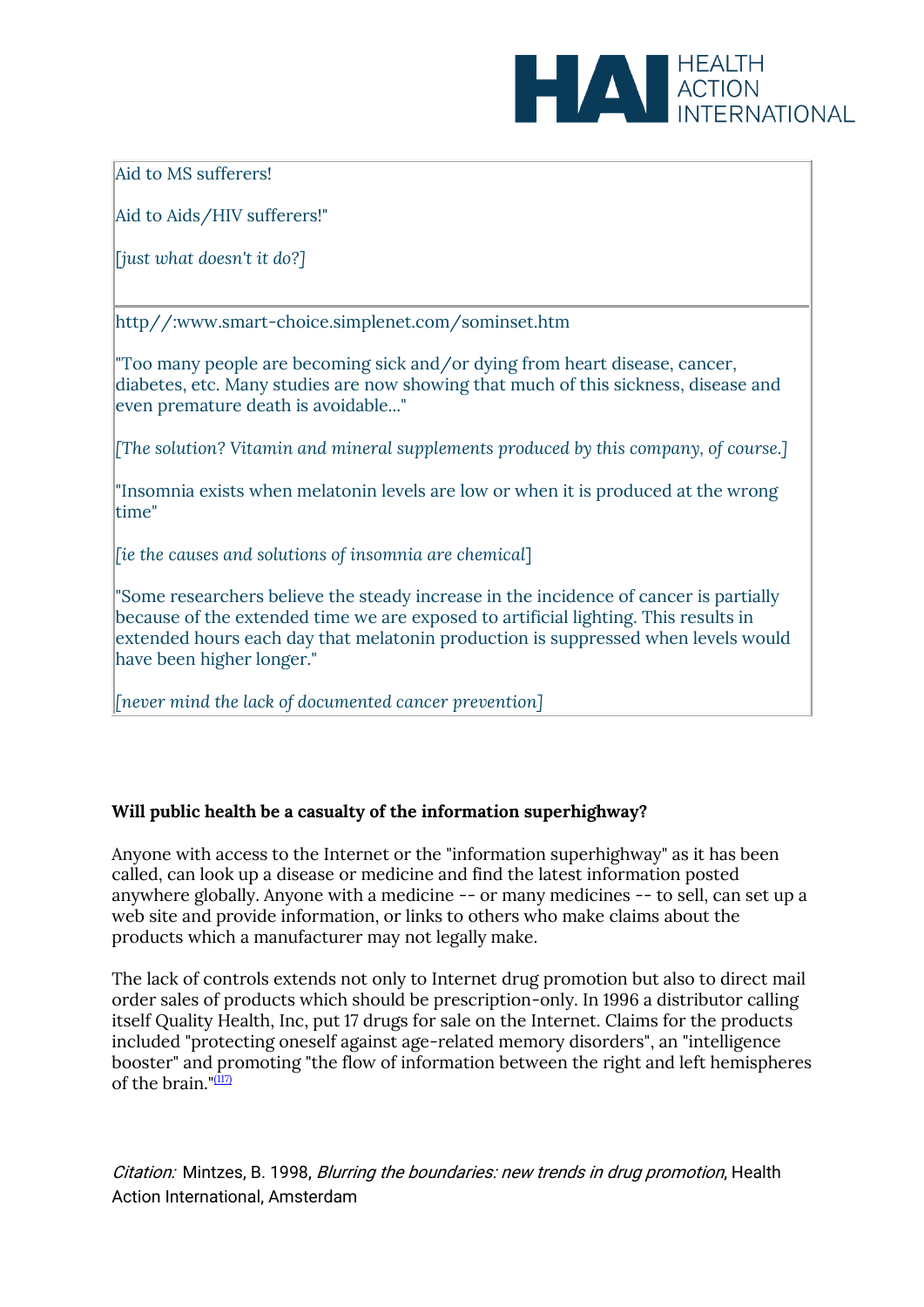

Manufacturers UCB and Zeneca stated they did not agree with their products being sold this way. However, many of the claims made by Quality Health are similar to those the companies have made in developing countries where regulation of promotion is inadequate. For example UCB promoted piracetam (Nootropil) in Peru in 1991 with claims that the product can improve memory and concentration, linking use of the product to better grades at school.<sup>[\(118\)](file:///C:/Users/Dimity/OneDrive%20-%20HAI/Reports,%20papers/Blurring/blurring.ch1.html%23N_118_)</sup> Quality Health called it an "intelligence booster".

The response from drug regulators has been inadequate, if the intent of drug regulation is to prevent consumers from being misled about the potential health effects of medicines. Regulators in Germany said they could do nothing about Quality Health's Internet promotion as it was posted from another country. $(119)$  The UK was only able to prevent the company from mailing brochures to UK residents.<sup>[\(120\)](file:///C:/Users/Dimity/OneDrive%20-%20HAI/Reports,%20papers/Blurring/blurring.ch1.html%23N_120_)</sup>

A 1997 editorial in *The Lancet* raised concerns about the "unregulated supply of medicines of unknown quality direct to the public." $(121)$  Consumers may buy a large range of drugs including growth hormones, insulin, vasopressin; claims about therapeutic effects are often unsupported.

As one commentator recently noted, "Australia is having difficulty in prosecuting Internet hucksters who claim--illegally in that country--that their products will cure cancer or AIDS."<sup>[\(122\)](file:///C:/Users/Dimity/OneDrive%20-%20HAI/Reports,%20papers/Blurring/blurring.ch1.html%23N_122_)</sup>

The problem, unfortunately, is not only one of a few hucksters or quacks providing misinformation, although as the box at the side attests, they do exist. Dr Louis Morris of the US FDA commented that, "One of the differences between searching through a medical journal and looking through the Internet is that when I'm searching through a medical journal and see an ad from Pfizer, it looks like an ad from Pfizer. When I click on the Internet, I don't know where I am - I could be anywhere."[\(123\)](file:///C:/Users/Dimity/OneDrive%20-%20HAI/Reports,%20papers/Blurring/blurring.ch1.html%23N_123_)

SmithKline Beecham's ["café herpes"](http://www.cafeherpe.com/) is a case in point. It is presented as an educational site, with friendly cartoons and very accessible information for people with herpes. It is easy to miss the company logo at the bottom of the home page if one clicks to one of the menu options before scrolling down sufficiently. Not until one chooses to click on "product information" does the educational style of the message begin to go astray: only a single drug treatment, famciclovir (Famvir) is presented.

# **What kind of national and international regulation is needed?**

The unwieldy nature of the Internet -- with over four million websites currently operating -- and its disregard for national borders make regulation difficult. As some of the examples above demonstrate, unregulated commercial use of the Internet to sell medicines has the potential to cause harm as well as playing on people's fears of disease and disability to sell products without proven effectiveness.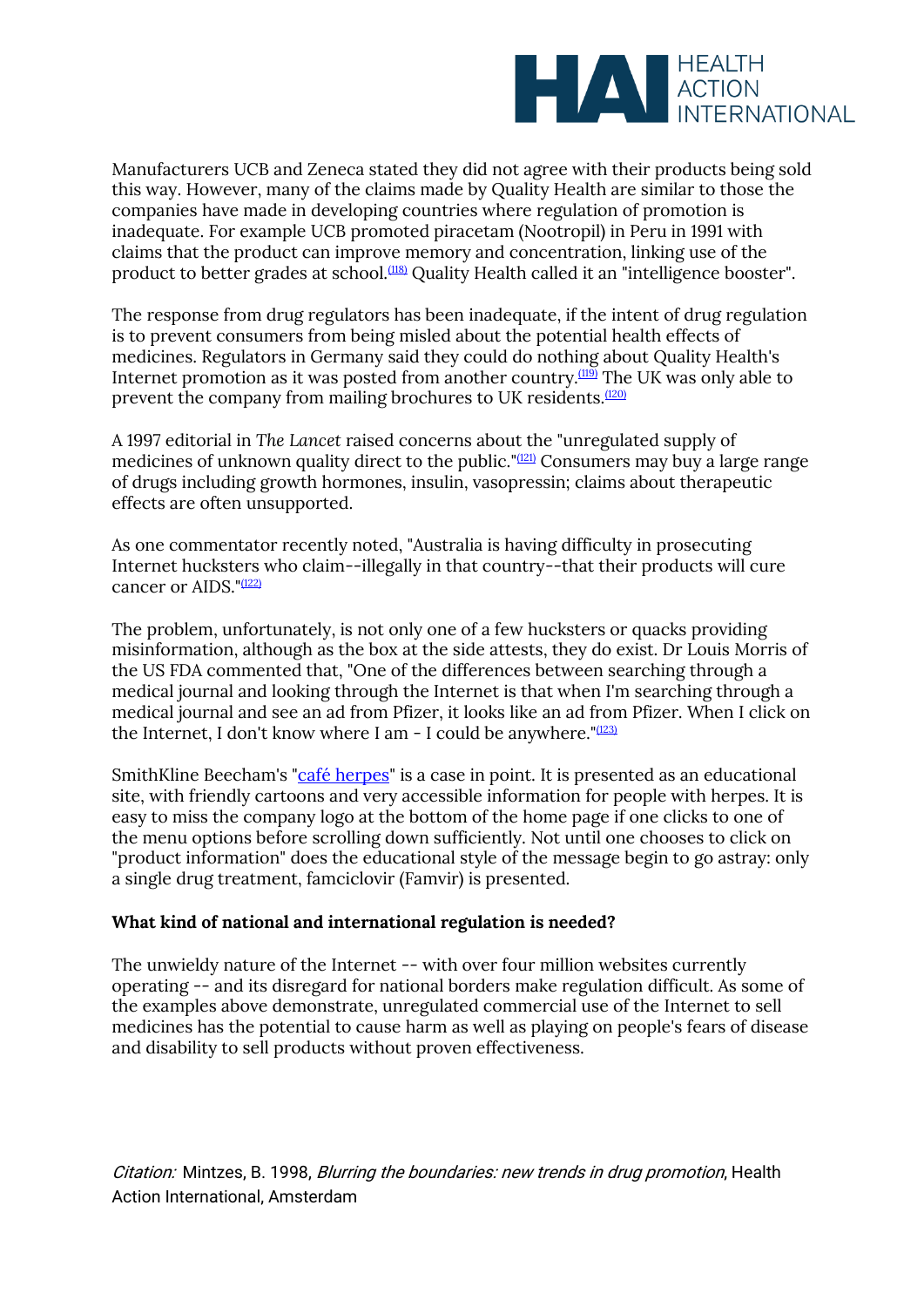

The [US FDA](http://www.fda.gov/) held a public meeting on Internet promotion in October 1996 because of concerns about the inadequacy of existing regulation.<sup> $(124)$ </sup> Some of the concerns raised were that:

- the source of information material is often not obvious to the viewer
- it is difficult to distinguish between advertisements aimed at consumers and health professionals
- links exist between companies' home pages and other sites giving out information on unapproved uses of drugs, bypassing US regulations against a company promoting its drug for an unapproved use
- conditions of company sponsorship of "chat rooms" and "newsgroups" are unclear
- information is provided on products not approved in the US or with different approved labeling.

A 1993 US Congress Office of Technology Assessment report judged that the information US companies provided with exported drugs in four developing countries could, in about half the cases, lead to "nontrivial harm to a substantial proportion of users and severe harm or death to some users."[\(125\)](file:///C:/Users/Dimity/OneDrive%20-%20HAI/Reports,%20papers/Blurring/blurring.ch1.html%23N_125_) Ironically through the Internet US consumers and prescribers can now have access to information of a similar low quality.

Heather Simmonds, head of the Association of the British Pharmaceutical Industry's (ABPI) Prescription Medicines Code of Practice Authority, suggested at the FDA meeting on Internet promotion that each country have jurisdiction over the information put on the Internet within its borders. This would clearly lead to inadequate regulation to ensure that the information the public receives meets national regulatory criteria, as all Internet users also receive information posted from other countries.

The solution offered by a GlaxoWellcome spokesperson Paul Vance, is that if Internet users don't like what a pharmaceutical company offers, they won't come back, "It's a good, self-regulating system with lots of information available".[\(126\)](file:///C:/Users/Dimity/OneDrive%20-%20HAI/Reports,%20papers/Blurring/blurring.ch1.html%23N_126_) Thomas Merchant, from Smith Kline Beecham, argued against disclosure of a company's name on every page of a web document, arguing that this would be impractical. Perhaps he was thinking of Smith Kline Beecham's "café herpes", described above.

In an article in *Scrip Magazine,* Tory Tanaka, an IMS marketing manager, warns that free access to an international audience on the Internet may backfire because of regulations against direct-to-consumer advertising and national differences in product approval and licensing: "So, to avoid the risk of hefty fines pharmaceutical marketers must be especially cautious about providing product information on the Internet." $(127)$ 

# **1997 World Health Assembly Resolution highlights the need for regulation**

Out of concerns that sale of medicines through the Internet, "may present a hazard for the public health as well as a risk for the individual patient, particularly with regard to misleading or fraudulent product information and lack of individual counseling for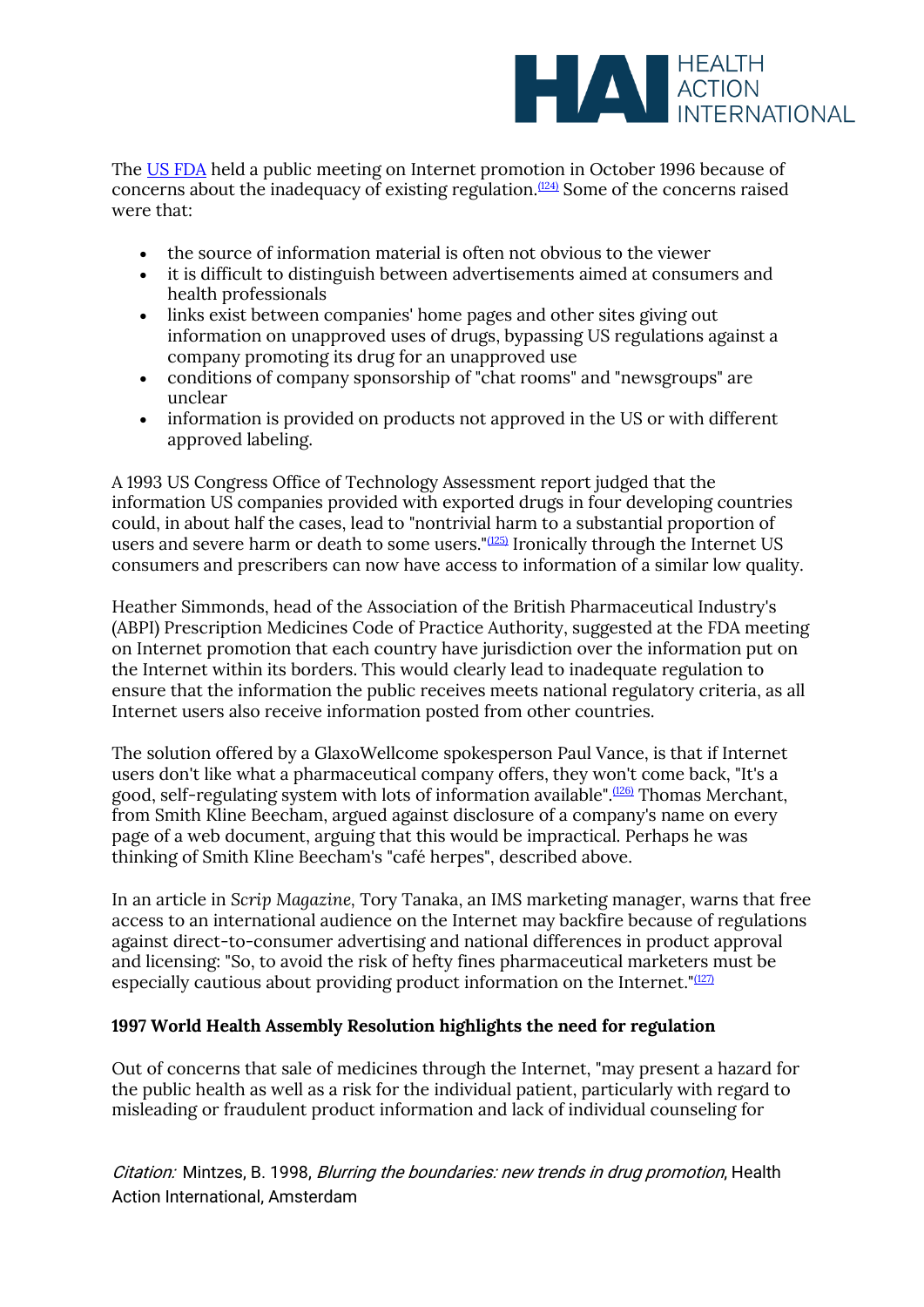

consumers", the World Health Assembly passed a resolution on cross-border advertising, promotion and sale of medical products through the Internet in May 1997  $(128)$ . This resolution called for a working group to meet and make recommendations.

The group met in September 1997*.* They discussed concerns about Internet promotion, stressed the vulnerability of those seeking information on the Internet and made recommendations for ways in which WHO, national drug regulators, the industry and consumers could act to improve the standard of information available on the Internet. The meeting stressed that both regulatory standards and voluntary codes should aim to ensure that all Internet promotional activities complied with the *WHO Ethical Criteria.* Some specific recommendations for the pharmaceutical industry included: disclosure of web site ownership or financial support; statements about who the intended audience is and the purpose of the information; provision of accurate; balanced information, including information on dangers and adverse effects; and careful selection of Internet linkages.<sup>[\(129\)](file:///C:/Users/Dimity/OneDrive%20-%20HAI/Reports,%20papers/Blurring/blurring.ch1.html%23N_129_)</sup>

# **Could the WHO** *Ethical Criteria* **for Medicinal Drug Promotion be applied to the Internet?**

The Internet is a new medium for drug promotion but the guiding principles for adequate regulation remain similar. There is a need for effective national legislation regulating all messages to health professionals and the public about medicines, ongoing monitoring, enforcement and effective sanctions.

The principles in the WHO *Ethical Criteria* apply equally to Internet promotion, including the need for "appropriate measures to ensure that medicinal drug promotion supports the aim of improving health care through the rational use of drugs". $(130)$ 

- Internet promotion is covered under the *Ethical Criteria* description of promotion as all informational and persuasive activities by manufacturers and distributors, the effect of which is to induce the prescription, supply, purchase and/or use of medicinal drugs.
- more complex is the proviso that only drugs legally available in a country should be promoted there, as well as insistence that claims be reliable, accurate, truthful, informative, balanced, up-to-date, capable of substantiation and in good taste,
- promotional materials should include no misleading and unverifiable statements, inducing medically unjustifiable drug use, and giving rise to undue risks.
- scientific and educational activities should not be deliberately used for promotional purposes
- The *Ethical Criteria* lists the type and balance of information that advertisements should contain
- The *Ethical Criteria* recommend against direct-to-consumer advertising of prescription drugs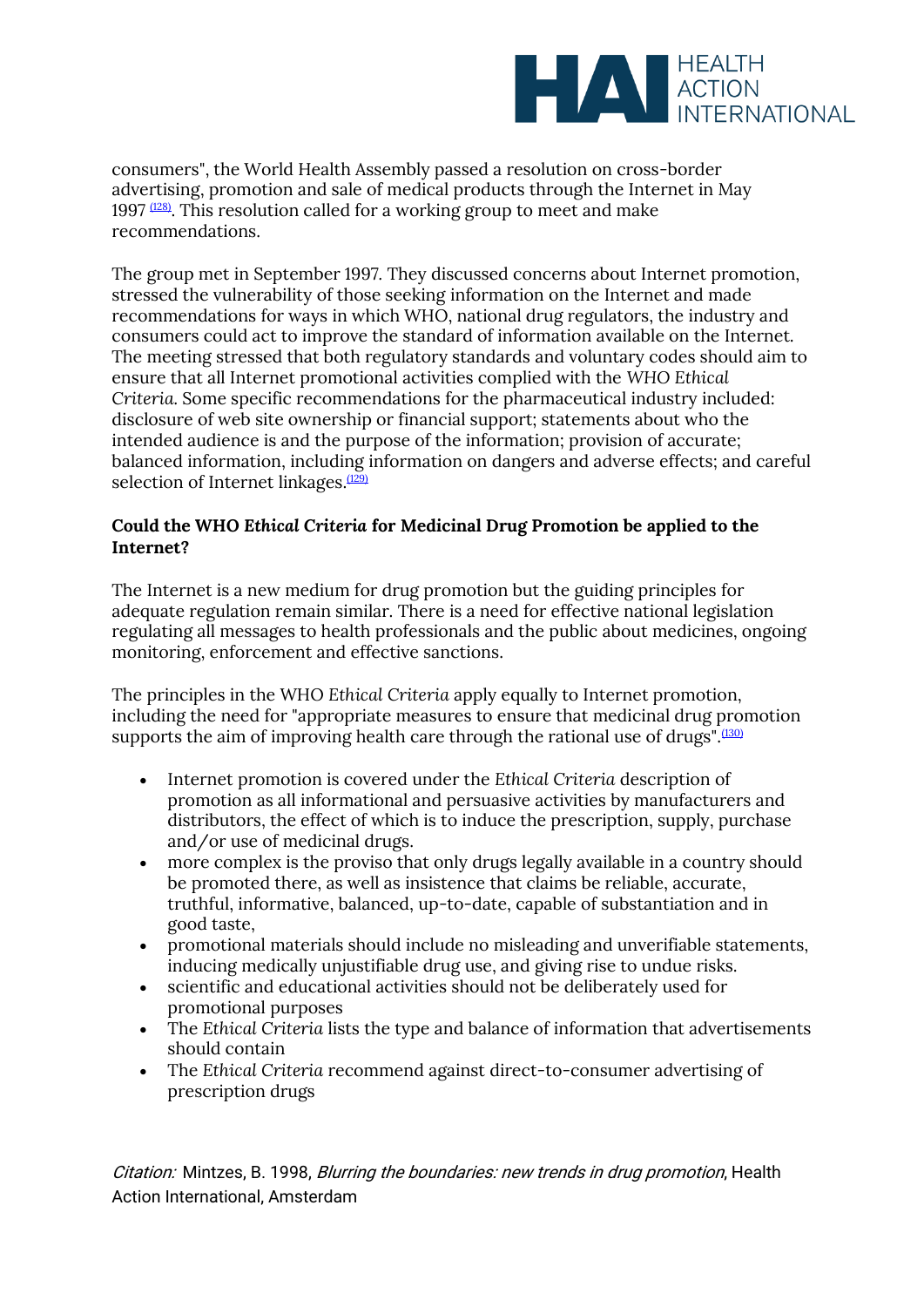

In sum, much which contravenes WHO *Ethical Criteria* is currently on the Internet.

# **Balanced Information on Risks and Benefits? Internet Health Information from Novartis:**

Novartis' information on hormone replacement therapy, accessible from the company's home page, cannot be faulted for a lack of balance of negative and positive information. Both are present. There's only one small hitch: every negative statement is about menopause, every positive statement about Novartis' products.

# **An accurate depiction of an approved indication?**

Following fairly standard information on "the most common symptoms", a set of "other menopausal symptoms" are said to "arise gradually after a period of estrogen deficiency and may at first be attributed to aging or to other causes."

"The majority of these symptoms are caused by tissue changes that result from estrogen deficiency. These symptoms include loss of collagen in skin and ligaments and a reduction in blood flow. Other symptoms include loss of muscle strength and mass and a reduction in short term memory. Irritability, anxiousness, depression and loss of confidence may also occur."

"Cardiovascular disease and osteoporosis are the most harmful long-term effects of menopause." [*sic*]

# **And of Novartis' hormonal drug treatments?**

"HRT is remarkably effective in the treatment of menopausal symptoms..." [*Nowhere is the reader informed that these drugs are approved for the "most common symptoms" and not the more imaginative list of "other menopausal symptoms"* , *most of which are without documented links to menopausal status.*]

"There is a consensus, based on epidemiology studies, that HRT is protective against ischaemic heart disease and leads to at least a 40-50% reduction in likely mortality rates in women with this disease."

[*This is not an approved indication*]

"Novartis produces the most widely used range of HRT products in transdermal patch form for the treatment of menopausal symptoms and prevention of post-menopausal osteoporosis."

*[Any risks, side effects, contraindications or negative information on these products? Not on Novartis' patch of the "information superhighway". ]*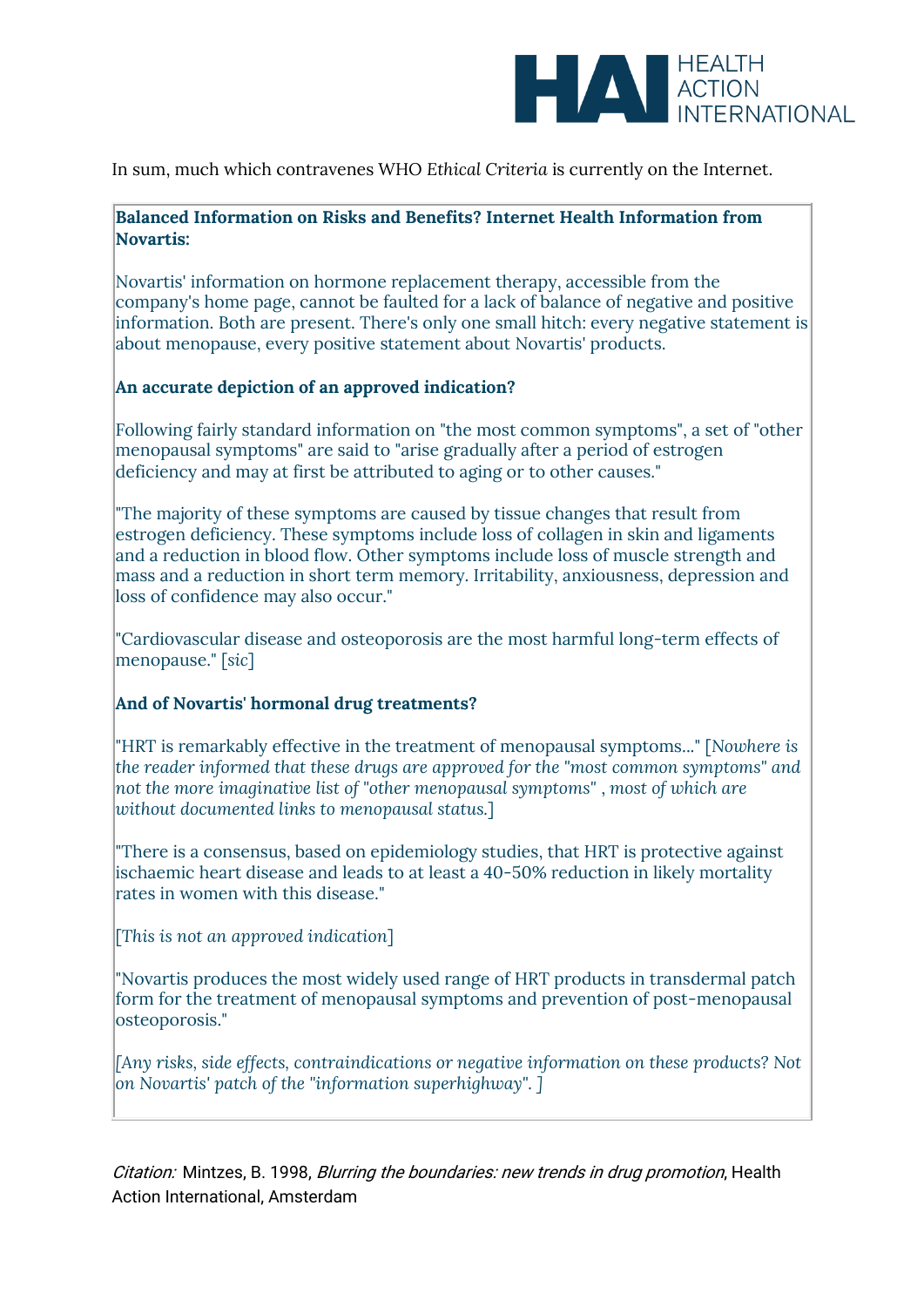

#### [www.novartis.com/healthcare/ph\\_frame.html](http://www.novartis.com/healthcare/ph_frame.html) (July 1997)

### RECOMMENDATIONS: Internet promotion

Users and prescribers of medicines need accurate, balanced and up-to-date information on which to base treatment choices. Health priorities should define the guiding principles for regulation of drug promotion on the Internet.

The medium may be new; the content of the message is not. National drug regulatory authorities have the mandate to regulate information provided by manufacturers and distributors in order to sell their products. There is an overwhelming public health interest in ensuring that Internet information on drugs is of no lower a standard than that allowed from other information sources in a country. As information on the Internet is available in all countries, this can only be achieved through a "highest common denominator" approach to information provision. Additionally, commercial information should not be disguised as health education, whether it is published on the Internet or elsewhere.

1. International agreements are needed to regulate product promotion and sales on the Internet as this form of promotion crosses national borders. International harmonization procedures for drug regulation should include agreements covering drug promotion based on guidelines in line with the WHO *Ethical Criteria*. This would create a forum for regulation of cross border promotion, including Internet promotion.

2. Commercial or educational information originating from a commercial source should be required to have the company's name clearly and prominently stated on each screen, whether a company has directly provided the information or paid another party to do so.

3. Direct links from a company's home page should be regulated as if they originated from the company.

4. Advertisements posted internationally on the Internet need to be considered to be DTC advertisements as they reach the general public. An on-screen proviso that information is "for US viewers only" or "for health professionals only" is inadequate unless companies wish to add some sort of password mechanism to limit viewing to those to whom it can legally advertise. All posted advertisements should be required to meet similar regulatory standards for content as advertisements in other media, including the need for balanced information on risks and benefits, backing of claims with validated scientific evidence, etc.

5. Educational information provided by pharmaceutical companies on the Internet and in other media about health conditions their products treat should be subject to the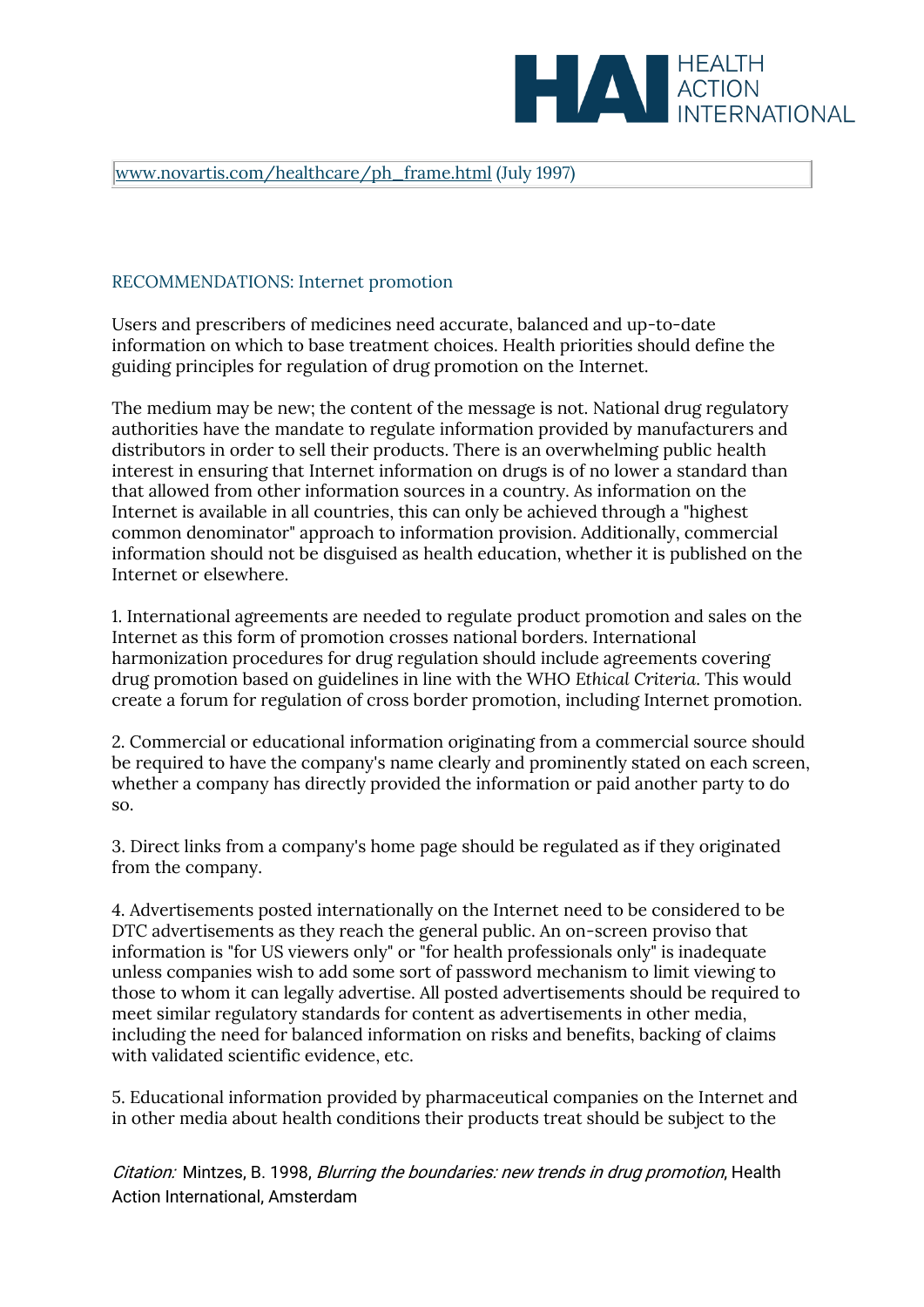

same requirements for balance, disclosure of risks as well as benefits, and backing with validated scientific evidence as direct product advertising. In other words claims about the need for treatment should be subject to similar regulation as other forms of drug promotion.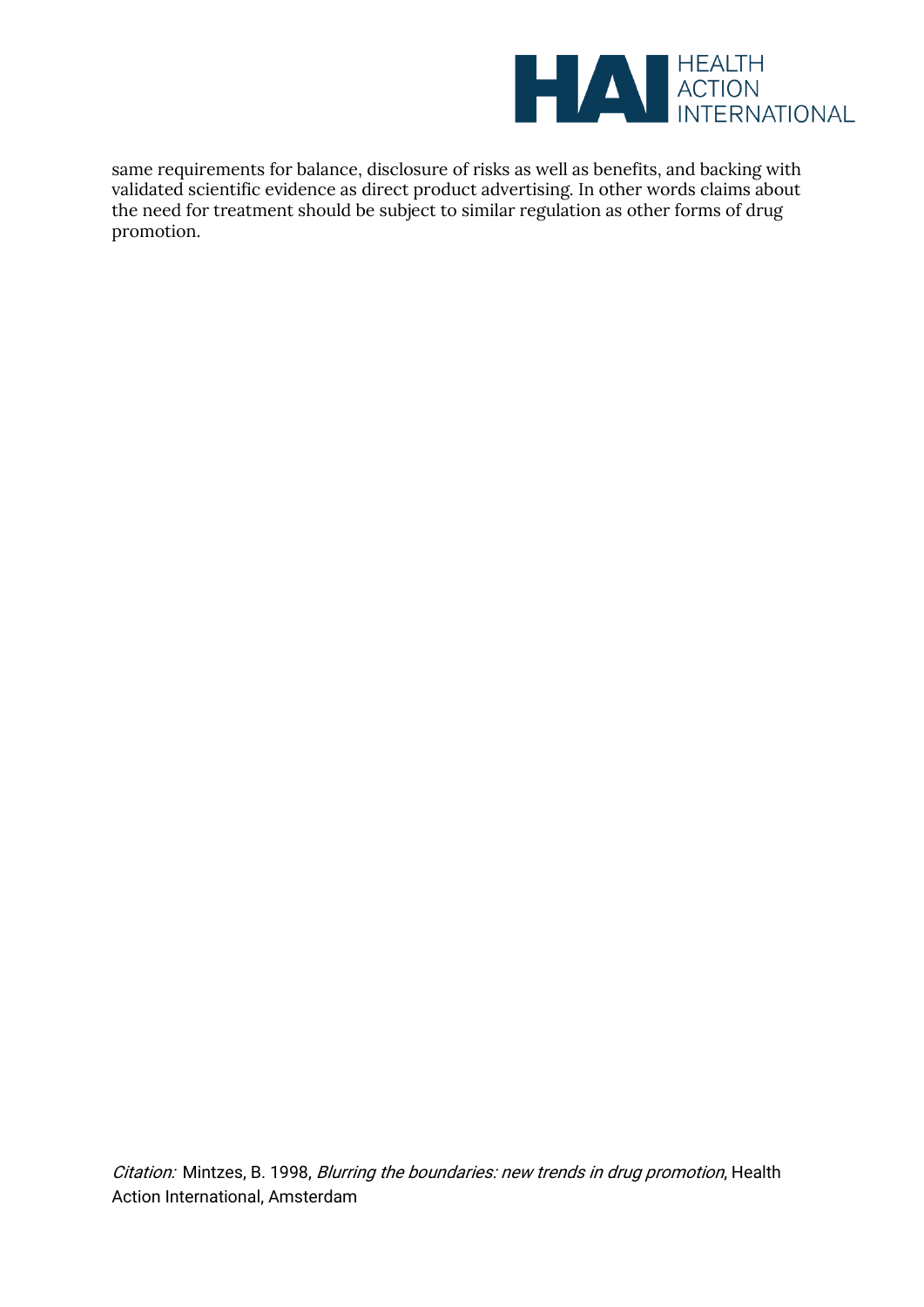

# **Chapter References**

(26) US Department of Health and Human Services, Food and Drug Administration. Draft Guidance for Industry: Consumer-Directed Broadcast Advertisements; Federal Register 1997 Aug 12;62(155):43171-3.

(27) US DTC advertising spend tops \$700 million. Scrip 1997 Feb 4;2203:14.

(28) Wolfe SM. Why do American drug companies spend more than \$12 billion a year pushing drugs? Is it education or promotion? J Gen Intern Med 1996;11:637-9.

(29) US DTC campaigns - Caverject, Effexor. Scrip 1997 Feb 21;2208:14.

(30) New US direct-to-consumer campaigns. Scrip 1997 Apr 8;2221:15.

(31) Advertisement for misoprostol (Cytotec).The Health Journal, 1997 March/April; Family Practice*,* 1996 Sept.

(32) Advertisement for Fosamax. South Bend Tribune*,* 1997April 20.

(33) Therapeutics Initiative, University of British Columbia. Therapeutics Letter 14, 1996 May/June/July.

(34) US Congress, Office of Technology Assessment. The menopause, hormone therapy and women's health, OTA-BP-BA-88, Washington, US Government Printing Office, May 1992:38.

(35) Fosamax ADR warning in US. Scrip 1996 April 2;2116:21.

(36) Fosamax - place in therapy uncertain. Scrip 1996 Mar 26;2114:19.

(37) FDA panel backs broad Fosamax indication. Scrip 1997 Feb 28;2210:18.

(38) Alendronate in postmenopausal osteoporosis. N Engl J Med 1997;334(11):733.

(39) Elliott S. Anti-depressant makes sunny pitch to public. International Herald Tribune, 1997 July 2.

(40) Advertisement for Prozac. Cosmopolitan.1997 Sept.

(41) Burton TM, Ono Y. Campaign for Prozac targets consumers. Wall Street Journal. 1997 July 1.

(42) Gelles J. Critics warn ads for prescription drugs are flawed. The Philadelphia Inquirer. 1997 Aug 18.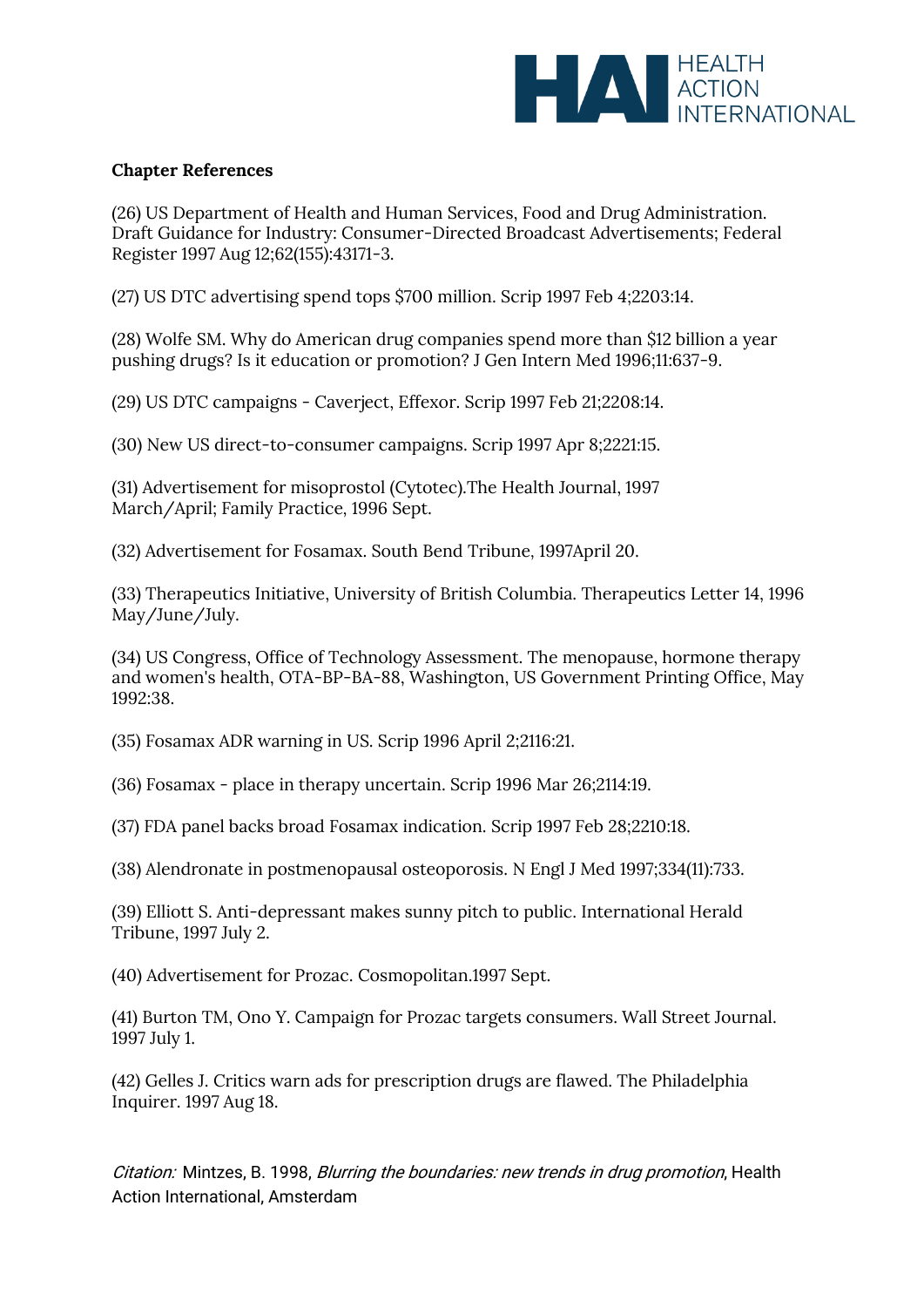

(43) Basara LR. Direct-to-consumer advertising: today's issues and tomorrow's outlook. Journal of Drug Issues 1992; 22(2):317-330.

(44) Ibid.

(45) Schering-Plough is told to halt Clarintin TV ads, Wall Street Journal. 1997 Aug 22:14.

(46) WHO. 1988, op cit:8.

(47) Ibid:9.

(48) Gelles J. 1997 op cit.

(49) EC Commission to revisit DTC advertising ban. Scrip 1997 May 20;2233:3.

(50) Lexchin J. 1997 op cit.

(51) Drugs Directorate Renewal Project D-18: Advertising. Appendix 3: survey of print advertising to the consumer. 1994 Oct.

(52) Kline S. Prescription drug advertising. Communicating risk, benefit, and cost of pharmaceuticals. Proceedings of an invitational workshop. 1992 Feb 24.; Vancouver. Ottawa. Canadian Public Health Association, 1992.

(53) Drug advertising: Is this good medicine? Consumer Reports 1996 June:62.

(54) Lexchin J. 1997 op cit.

(55) Rachlis M, Kushner C. Strong Medicine: How to Save Canada's Health Care System*.* HarperCollins, 1994.

(56) Ukens C. Consumer advertising found to pack prescribing punch. Drug Topics 1992;136 (21):24-26.

(57) Schwartz RK, Soumerai SB, Avorn J. Physician motivations for nonscientific drug prescribing. Soc Sci Med 1989; 28:577-582.

(58) Sasich L. False and misleading promotion of the nonsteroidal anti-inflammatory drug (NSAID) nabumetone (Relafen). Worst Pills Best Pills News*.* Public Citizen Health Research Group. 1997 April.

(59) Ibid.

(60) Askine MW, Regulatory Review officer, Division of Drug Marketing, Advertising and Communications. Letter to Kathleen J Day, Director, Labeling & Promotion, Pharmacia and Upjohn Company. NDA #20-379. April 28, 1997.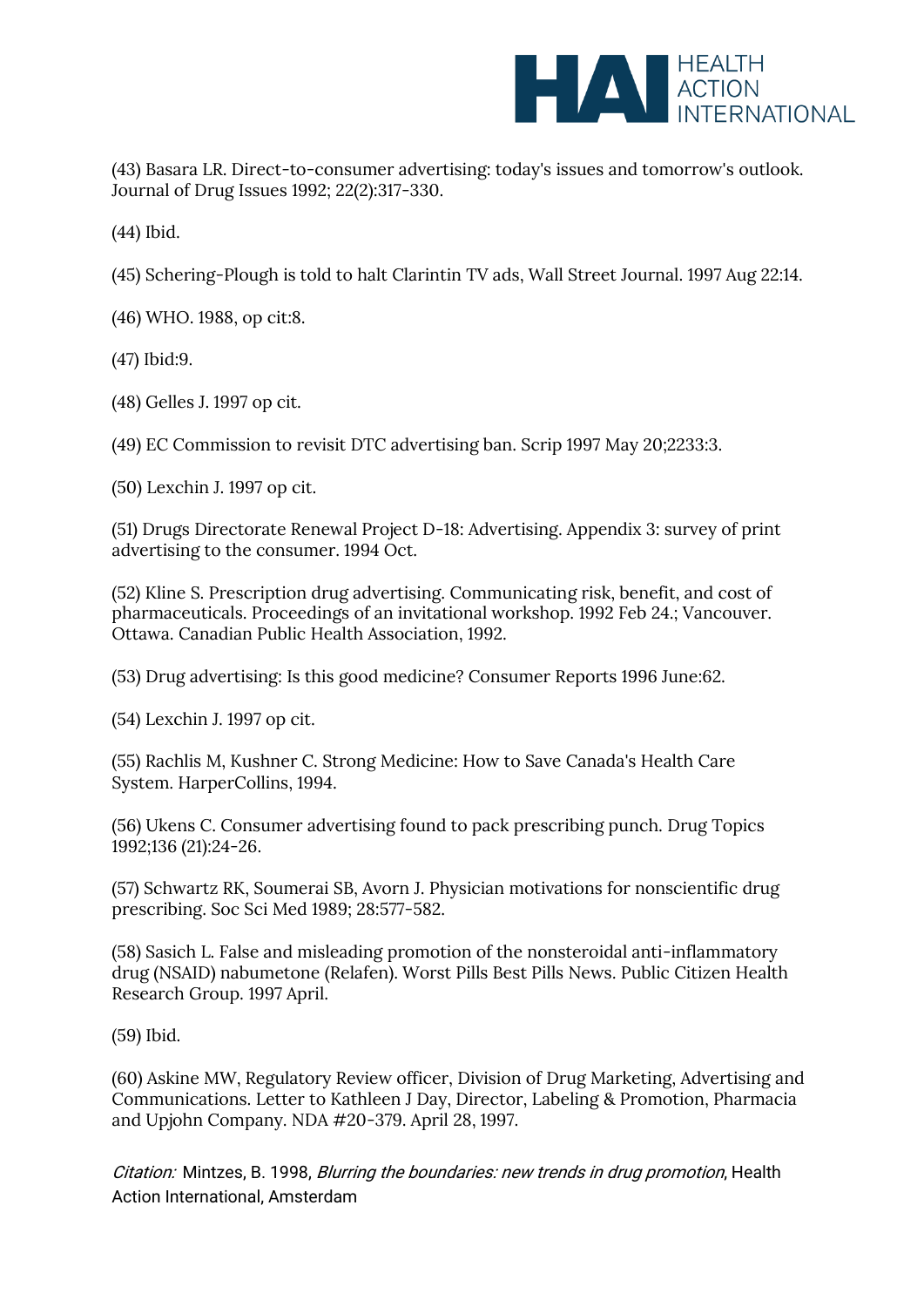

(61) Naeem S. Direct promotion to patients? Network of Association for Rational Use of Medication in Pakistan. The Network Newsletter; 1996 Sept; 5(3).

(62) Ibid.

(63) Self-medication increasing in India. Scrip 1997 May 27/30; 2235/6:16.

(64) Sweet M.Healthy profits: An overview of promotion in Australia (part 1). MaLAM International News. MaLAM. 1997 July/Aug, 15(7/8):3

(65) Wright M. 1-800: is anyone listening. A prescription for effective pharmaceutical database marketing. Strategy*,* 1997 Jan 20.

(66) PhRMA to continue ad campaign. Scrip 1997 Feb 28;2210:14.

(67) America's Pharmaceutical Research Companies. New Hope for Depression and Other Mental Illnesses*.* PhRMA, 1996.

(68) Ibid.

(69) Therapeutics Initiative 1996 op cit.

(70) Ibid.

(71) Mintzes B. 1996 op cit.

(72) Thomson C. Woke up this morning feelin' so blue. Took an antidepressant but what'll it do? The Bulletin, 1997 June 5:24-31.

(73) Aizsilniece I. Personal communication, 1997 Dec.

(74) Good manners for the pharmaceutical industry. The Lancet 1997; 349(9066):1635.

(75) Ibid.

(76) Ibid.

(77) Gorman C. Oh, My Aching Head! Time Magazine*,* 1997 June 30:44.

(78) Advertisements by AMIF. La Jornada, 1996 Nov/Dec.

(79) Pharmaceutical Manufacturers' Association of Canada. Towards a better informed consumer of prescription medicines; 1997 Dec; http://www.pmac-acim.org.

(80) Gilbert D, Chetley A. New trends in drug promotion. Consumer Policy Review 1996; 6(5):165.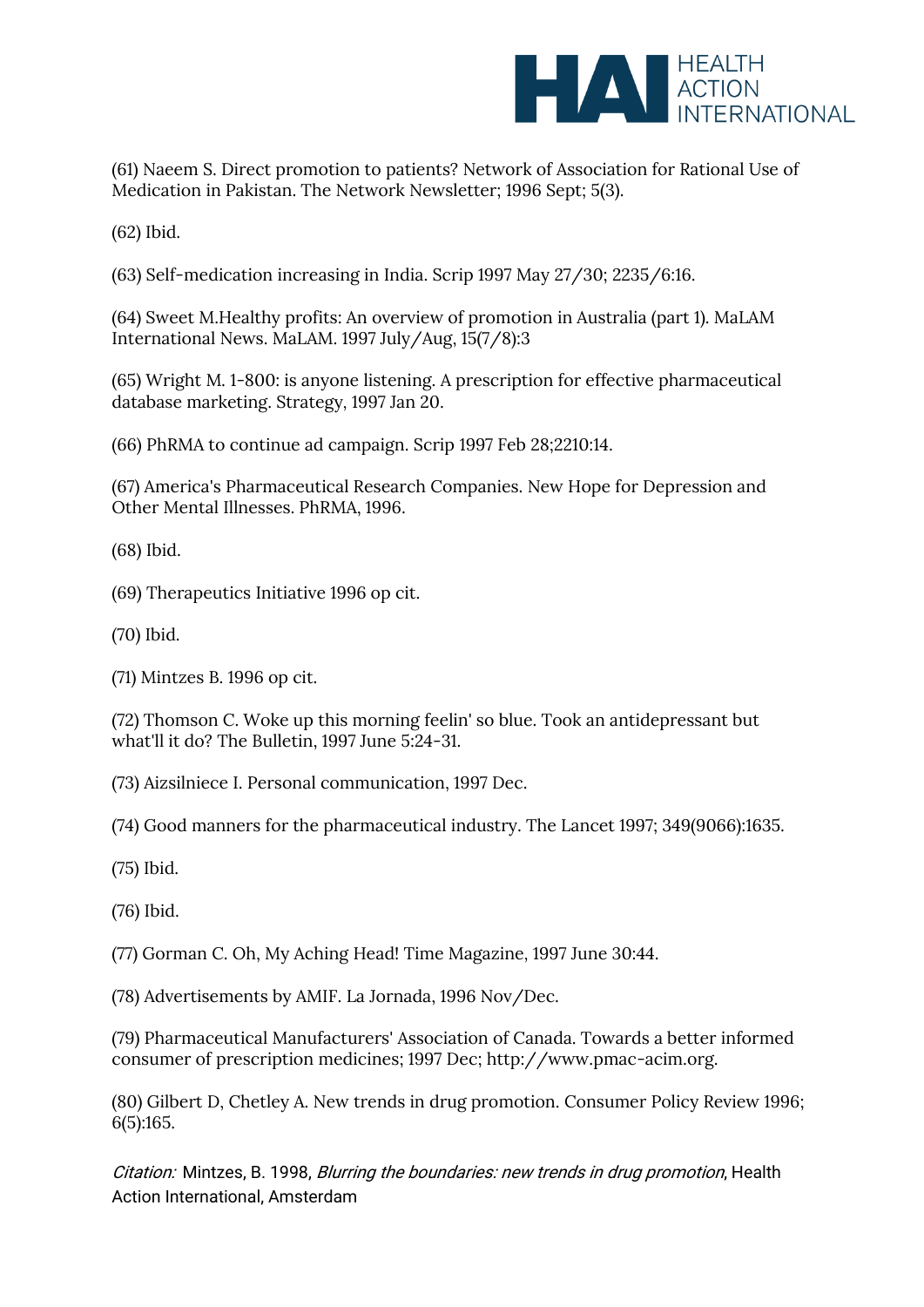

(81) Reinstein J. World Federation of Proprietary Medicine Manufacturers. In Report of the 1994 World Health Assembly. WHO; A47/A/SR/6:11.

(82) Kaldeway H. A searching look at advertisements. London, International Organisation of Consumers Unions (IOCU), 1994.

(83) OTCs - smaller companies squeezed. Managed Care Europe*,* 1997 May.

(84) Mintzes B, Hodgkin C. The consumer movement: from single-issue campaigns to long-term reform. In: Davis P (ed) Contested ground: public purpose and private interest in the regulation of prescription drugs. Oxford University Press, 1996.

(85) Balasubramaniam K. Herbal remedies: consumer protection concerns. International Symposium on Herbal Medicines, 1997 June 1-4; Honolulu.

(86) DHEA (100% Dehydroepiandroesterona); Bio Research Institute; flyer at Gigante supermarket drugstores, 1997 July, Mexico.

(87) Natu-Sex: El revitalizador sexual natural. Bio Research Institute; flyer at Gigante supermarket drugstores, 1997, July, Mexico.

(88) Balasubramaniam K. 1997 op cit.

(89) Scammell G. Infertility. No. 10 in a series. Women's Health Concern, UK, 1992.

(90) British Medical Association and Royal Pharmaceutical Society of Great Britain. British National Formulary 1997 Mar;33:319.

(91) St. Pierre M. Personal communication. 1997 May.

(92) Martens J. Personal communication. 1997 May.

(93) Martens J. In: Nunn J. At what price? Marketplace. [audio-video recording] CBC TV. Toronto, 1997 Nov 11.

(94) Nainggolan L. Carving a niche in the migraine market. Scrip Magazine. 1997 June:20.

(95) Nainggolan L. Obesity is worst chronic health problem. Scrip 1997 June 27;2244:25.

(96) Rennie D. Thyroid storm. *JAMA* 1997;277(15):1238-1243.

(97) Bone tests boost Merck's Fosamax*.* Scrip. 1997 Mar 18, 2215:17.

(98) Hailey D, Sampietro-Colom L, Marshall D et al. INAHTA project on bone density measurement and treatments for osteoporosis: Statement of findings. Alberta Heritage Foundation for Medical Research; September 1996.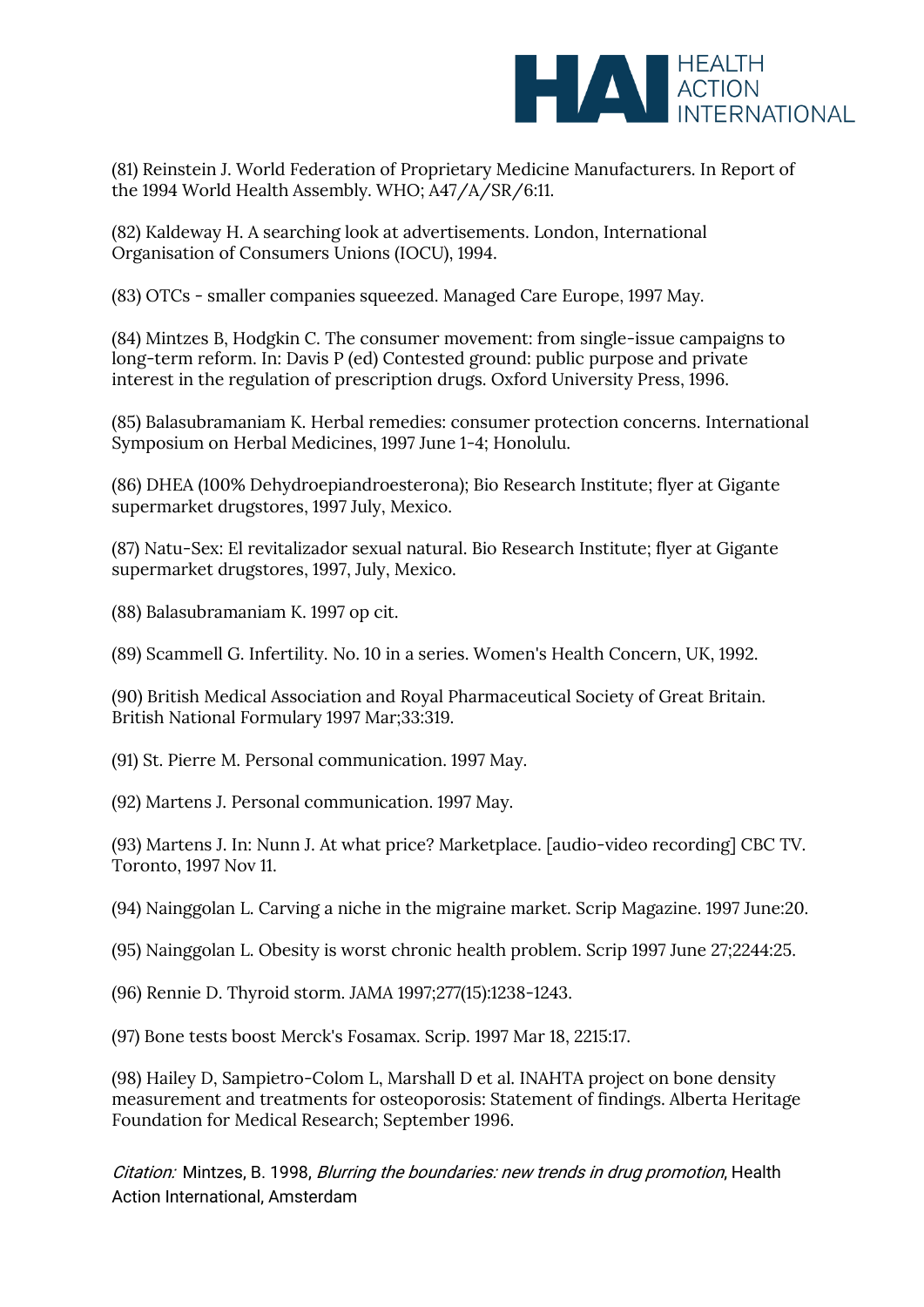

(99) Questions on US growth charity. Scrip. 1994 Aug 10;1960;19.

(100) Coste J, Letrait M, Carel JC et al. Long term results of growth hormone treatment in France in children of short stature: population, register based study. BMJ 1997;315:708-13.

(101) Miller MW. Creating a buzz: with remedy in hand, drug firms get ready to popularize illness. Wall Street Journal, 1994 April 27.

(102) Thomson C. 1997 op cit.

(103) Willis J. You and patients can pull together. Pharmaceutical Marketing, 1997 July:26.

(104) Ibid.

(105) UK National Osteoporosis Society. Guidelines re: Liaison between the National Osteoporosis Society and pharmaceutical companies and their agents, 1997.

(106) Gilbert D, Chetley A. 1996 op cit.

(107) Milmo S. A matter of patients. Pharmaceutical Visions 1996; 5(1):68-72.

(108) Ibid.

(109) WHO 1988;op cit:5.

(110) WHO 1988;op cit:6.

(111) Gilbert D, Chetley A. 1996 op cit.

(112) European Public Health Alliance. Commercial sponsorship and NGOs. Brussels, 1996.

(113) Wynn HA, Long A. Patient awareness of the adverse effects of non-steroidal antiinflammatory drugs (NSAIDs) Br J Clin Pharmacol 1996;42:253-256.

(114) Mintzes B. Teaching pupils about medicines. Has the new French initiative got it right? WHO Essential Drugs Monitor 1996;21:15.

(115) WHO 1988 op cit:11-12.

(116) US Department of Health and Human Services. Food and Drug Administration. Guidance for industry: Industry-supported scientific and educational activities. Office of Policy. November 1997.(http:www.fda.gov/cder/guidance/index.htm).